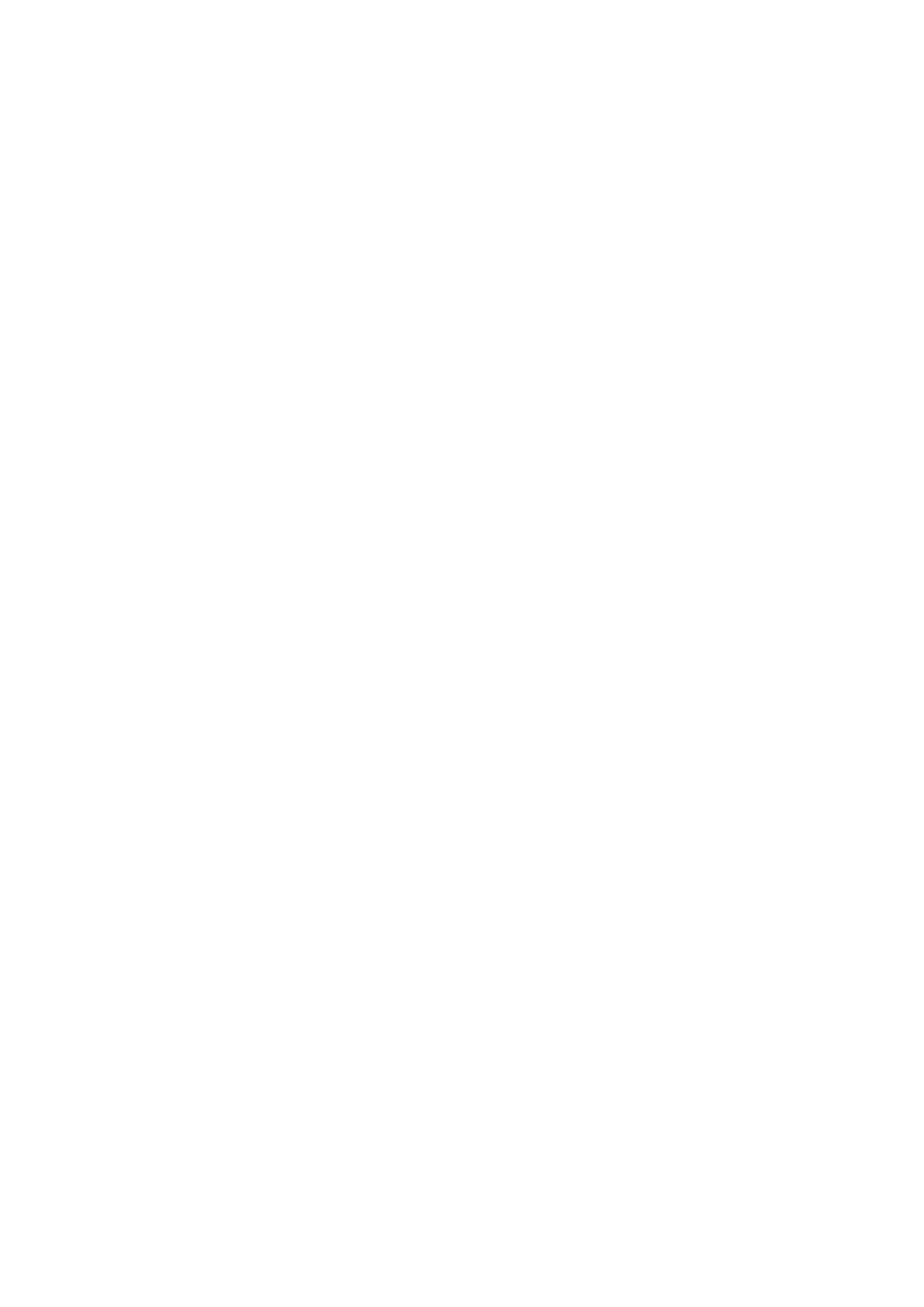# **ENSREG 1st Topical Peer Review**

# **Swiss National Action Plan on Ageing Management**

**(Ageing management in nuclear power plants)**

**Update May 2021**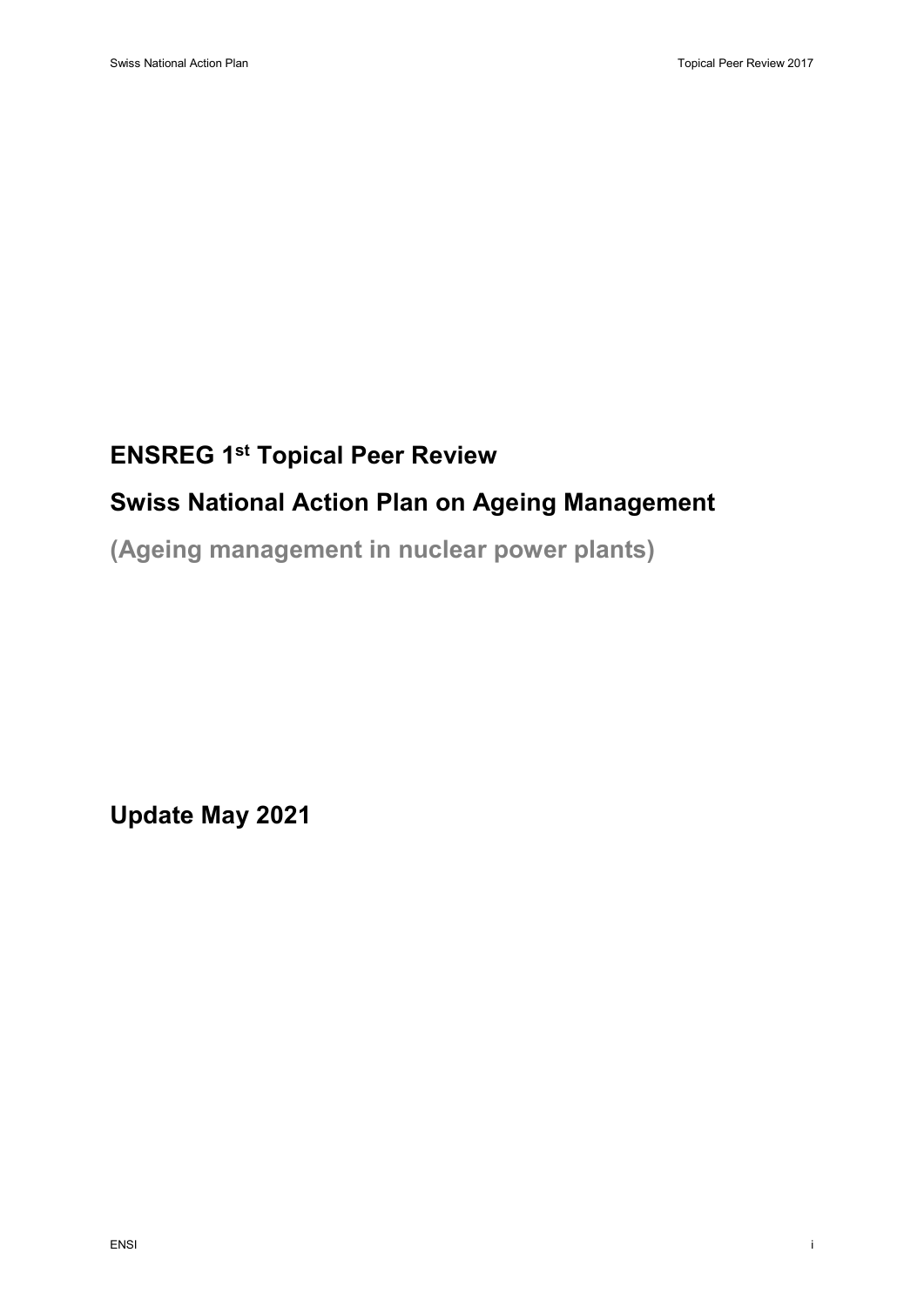#### **Contents**

| 1            |                                                    | <b>Introduction</b>                                                              |                                                                                                                                                  |                 |  |  |
|--------------|----------------------------------------------------|----------------------------------------------------------------------------------|--------------------------------------------------------------------------------------------------------------------------------------------------|-----------------|--|--|
| $\mathbf{2}$ | <b>Findings resulting from the Self-Assessment</b> |                                                                                  |                                                                                                                                                  |                 |  |  |
|              | 2.1                                                | <b>Overall Ageing Management Programmes (OAMPs)</b>                              |                                                                                                                                                  |                 |  |  |
|              |                                                    | 2.1.1                                                                            | Finding No. 1                                                                                                                                    | 3               |  |  |
|              |                                                    | 2.1.2                                                                            | Country position and action on finding No. 1                                                                                                     | $\mathbf{3}$    |  |  |
|              | 2.2                                                | <b>Electrical cables</b>                                                         |                                                                                                                                                  |                 |  |  |
|              | 2.3                                                | <b>Concealed pipework</b>                                                        |                                                                                                                                                  |                 |  |  |
|              |                                                    | 2.3.1                                                                            | Finding No. 2                                                                                                                                    | $\overline{4}$  |  |  |
|              |                                                    | 2.3.2                                                                            | Country position and action on finding No. 2                                                                                                     | $\overline{4}$  |  |  |
|              | 2.4                                                | Reactor pressure vessel                                                          |                                                                                                                                                  |                 |  |  |
|              | 2.5                                                | <b>Concrete containment structure</b>                                            |                                                                                                                                                  |                 |  |  |
|              |                                                    | 2.5.1                                                                            | Finding No. 3                                                                                                                                    | 4               |  |  |
|              |                                                    | 2.5.2                                                                            | Country position and action on finding No. 3                                                                                                     | 5               |  |  |
| 3            |                                                    |                                                                                  | Country specific findings resulting from the TPR                                                                                                 | $6\phantom{1}6$ |  |  |
|              | 3.1                                                | <b>Overall Ageing Management Programmes (OAMPs)</b>                              |                                                                                                                                                  | 6               |  |  |
|              |                                                    | 3.1.1                                                                            | TPR expected level of performance: Methodology for scoping the SSCs subject<br>to ageing management                                              | 6               |  |  |
|              |                                                    | 3.1.2                                                                            | Country position and action                                                                                                                      | 6               |  |  |
|              | 3.2                                                |                                                                                  | <b>Concealed pipework</b>                                                                                                                        | $6\phantom{1}6$ |  |  |
|              |                                                    | 3.2.1                                                                            | TPR expected level of performance: Scope of concealed pipework included in the<br><b>AMPs</b>                                                    | 6               |  |  |
|              |                                                    | 3.2.2                                                                            | Country position and action                                                                                                                      | 6               |  |  |
|              |                                                    | 3.2.3                                                                            | TPR expected level of performance: Opportunistic inspections                                                                                     | $\overline{7}$  |  |  |
|              |                                                    | 3.2.4                                                                            | Country position and action                                                                                                                      | $\overline{7}$  |  |  |
|              | 3.3                                                | <b>Reactor pressure vessel</b>                                                   |                                                                                                                                                  |                 |  |  |
|              | 3.4                                                | <b>Concrete containment structure</b>                                            |                                                                                                                                                  |                 |  |  |
| 4            |                                                    | Generic findings related to electrical cables                                    |                                                                                                                                                  |                 |  |  |
|              | 4.1                                                |                                                                                  | Good practice: Characterize the state of the degradation of cables aged at the plant                                                             | 8               |  |  |
|              |                                                    | 4.1.1                                                                            | Country implementation                                                                                                                           | 8               |  |  |
|              |                                                    | 4.1.2                                                                            | Country planned action if relevant                                                                                                               | 8               |  |  |
|              | 4.2                                                |                                                                                  | TPR expected level of performance: Documentation of the cable ageing                                                                             |                 |  |  |
|              |                                                    | 8<br>management program                                                          |                                                                                                                                                  |                 |  |  |
|              |                                                    | 4.2.1                                                                            | Country implementation                                                                                                                           | 8               |  |  |
|              |                                                    | 4.2.2                                                                            | Country planned action if relevant                                                                                                               | 9               |  |  |
|              | 4.3                                                | TPR expected level of performance: Methods for monitoring and directing all AMP- |                                                                                                                                                  |                 |  |  |
|              |                                                    | activities                                                                       |                                                                                                                                                  | 9               |  |  |
|              |                                                    | 4.3.1                                                                            | Country implementation                                                                                                                           | 9               |  |  |
|              |                                                    | 4.3.2                                                                            | Country planned action if relevant                                                                                                               | 9               |  |  |
|              | 4.4                                                |                                                                                  | TPR expected level of performance: Systematic identification of ageing<br>degradation mechanisms considering cable characteristics and stressors | 10              |  |  |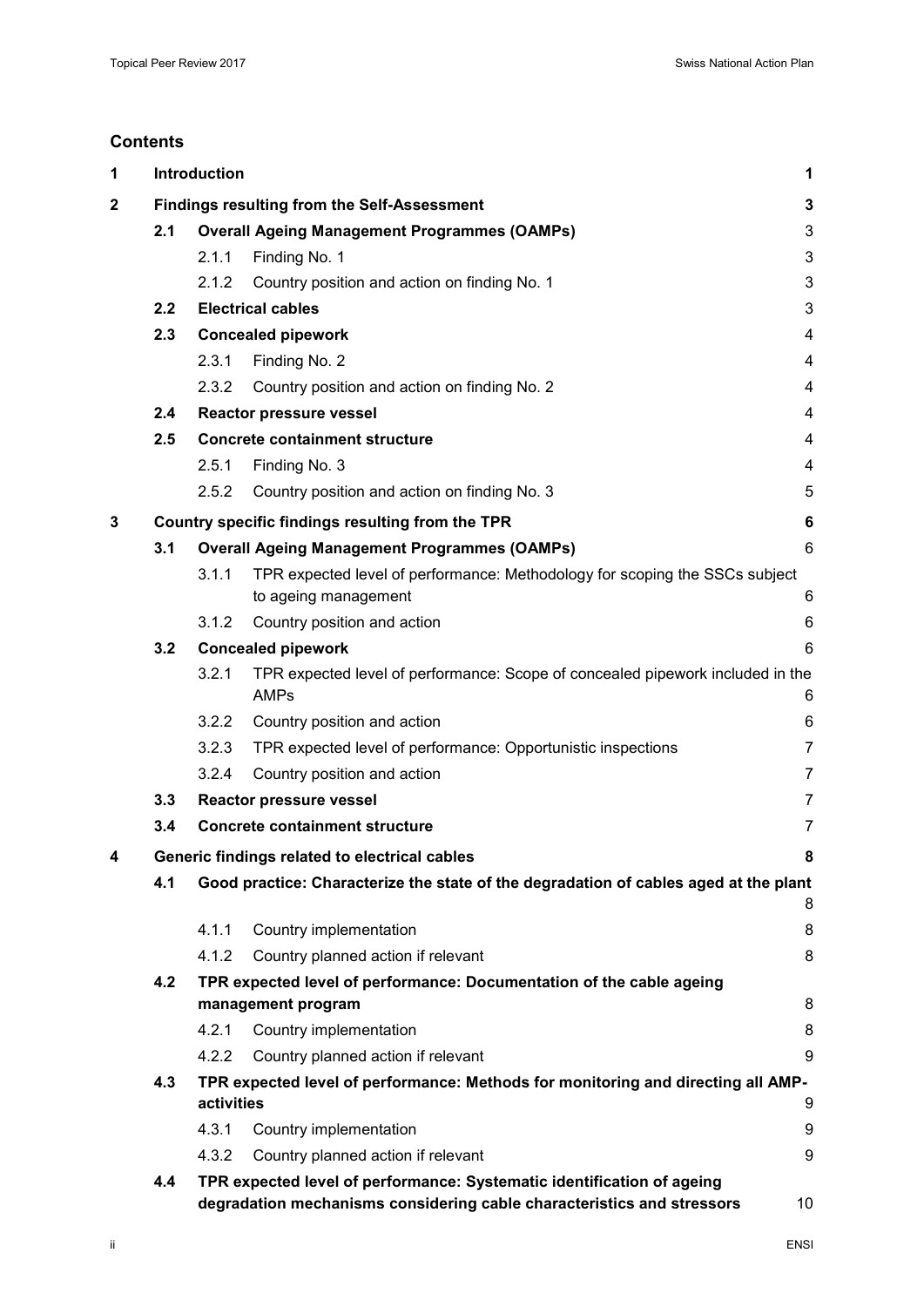|   |     | 4.4.1                                                                                               | Country implementation                                                                              | 10 |  |  |
|---|-----|-----------------------------------------------------------------------------------------------------|-----------------------------------------------------------------------------------------------------|----|--|--|
|   |     | 4.4.2                                                                                               | Country planned action if relevant                                                                  | 10 |  |  |
|   | 4.5 |                                                                                                     | TPR expected level of performance: Prevention and detection of water treeing                        | 10 |  |  |
|   |     | 4.5.1                                                                                               | Country implementation                                                                              | 10 |  |  |
|   |     | 4.5.2                                                                                               | Country planned action if relevant                                                                  | 11 |  |  |
|   | 4.6 |                                                                                                     | TPR expected level of performance: Consideration of uncertainties in the initial EQ                 |    |  |  |
|   |     |                                                                                                     |                                                                                                     | 11 |  |  |
|   |     | 4.6.1                                                                                               | Country implementation                                                                              | 11 |  |  |
|   |     | 4.6.2                                                                                               | Country planned action if relevant                                                                  | 11 |  |  |
|   | 4.7 | TPR expected level of performance: Determining cables' performance under<br>11<br>highest stressors |                                                                                                     |    |  |  |
|   |     | 4.7.1                                                                                               | Country implementation                                                                              | 11 |  |  |
|   |     | 4.7.2                                                                                               | Country planned action if relevant                                                                  | 12 |  |  |
|   | 4.8 |                                                                                                     | TPR expected level of performance: Techniques to detect the degradation of                          |    |  |  |
|   |     |                                                                                                     | inaccessible cables<br>12                                                                           |    |  |  |
|   |     | 4.8.1                                                                                               | Country implementation                                                                              | 12 |  |  |
|   |     | 4.8.2                                                                                               | Country planned action if relevant                                                                  | 12 |  |  |
| 5 |     |                                                                                                     | All other generic findings                                                                          | 13 |  |  |
|   | 5.1 |                                                                                                     | <b>Overall Ageing Management Programmes (OAMPs)</b>                                                 | 13 |  |  |
|   |     | 5.1.1                                                                                               | Good practice: External peer review services                                                        | 13 |  |  |
|   |     | 5.1.2                                                                                               | TPR expected level of performance: Data collection, record keeping and<br>international cooperation | 13 |  |  |
|   |     | 5.1.3                                                                                               | TPR expected level of performance: Methodology for scoping the SSCs subject<br>to ageing management | 14 |  |  |
|   |     | 5.1.4                                                                                               | TPR expected level of performance: Delayed NPP projects and extended<br>shutdown                    | 14 |  |  |
|   |     | 5.1.5                                                                                               | TPR expected level of performance: Overall Ageing Management Programmes of                          |    |  |  |
|   |     |                                                                                                     | research reactors                                                                                   | 15 |  |  |
|   | 5.2 |                                                                                                     | <b>Concealed pipework</b>                                                                           | 15 |  |  |
|   |     | 5.2.1                                                                                               | Good practice: Use of results from regular monitoring of the condition of civil                     |    |  |  |
|   |     |                                                                                                     | structures                                                                                          | 15 |  |  |
|   |     | 5.2.2                                                                                               | Good practice: Performance checks for new or novel materials                                        | 16 |  |  |
|   |     | 5.2.3                                                                                               | TPR expected level of performance: Inspection of safety-related pipework<br>penetrations            | 16 |  |  |
|   |     | 5.2.4                                                                                               | TPR expected level of performance: Scope of concealed pipework included in<br>AMPs                  | 17 |  |  |
|   |     | 5.2.5                                                                                               | TPR expected level of performance: Opportunistic inspections                                        | 17 |  |  |
|   | 5.3 |                                                                                                     | <b>Reactor pressure vessel</b>                                                                      | 17 |  |  |
|   |     | 5.3.1                                                                                               | Good practice: Hydrogen water chemistry                                                             | 17 |  |  |
|   |     | 5.3.2                                                                                               | Good practice: Implementation of a shield                                                           | 18 |  |  |
|   |     | 5.3.3                                                                                               | TPR expected level of performance: Volumetric inspection for nickel base alloy<br>penetration       | 18 |  |  |
|   |     | 5.3.4                                                                                               | TPR expected level of performance: Non-destructive examination in the base                          |    |  |  |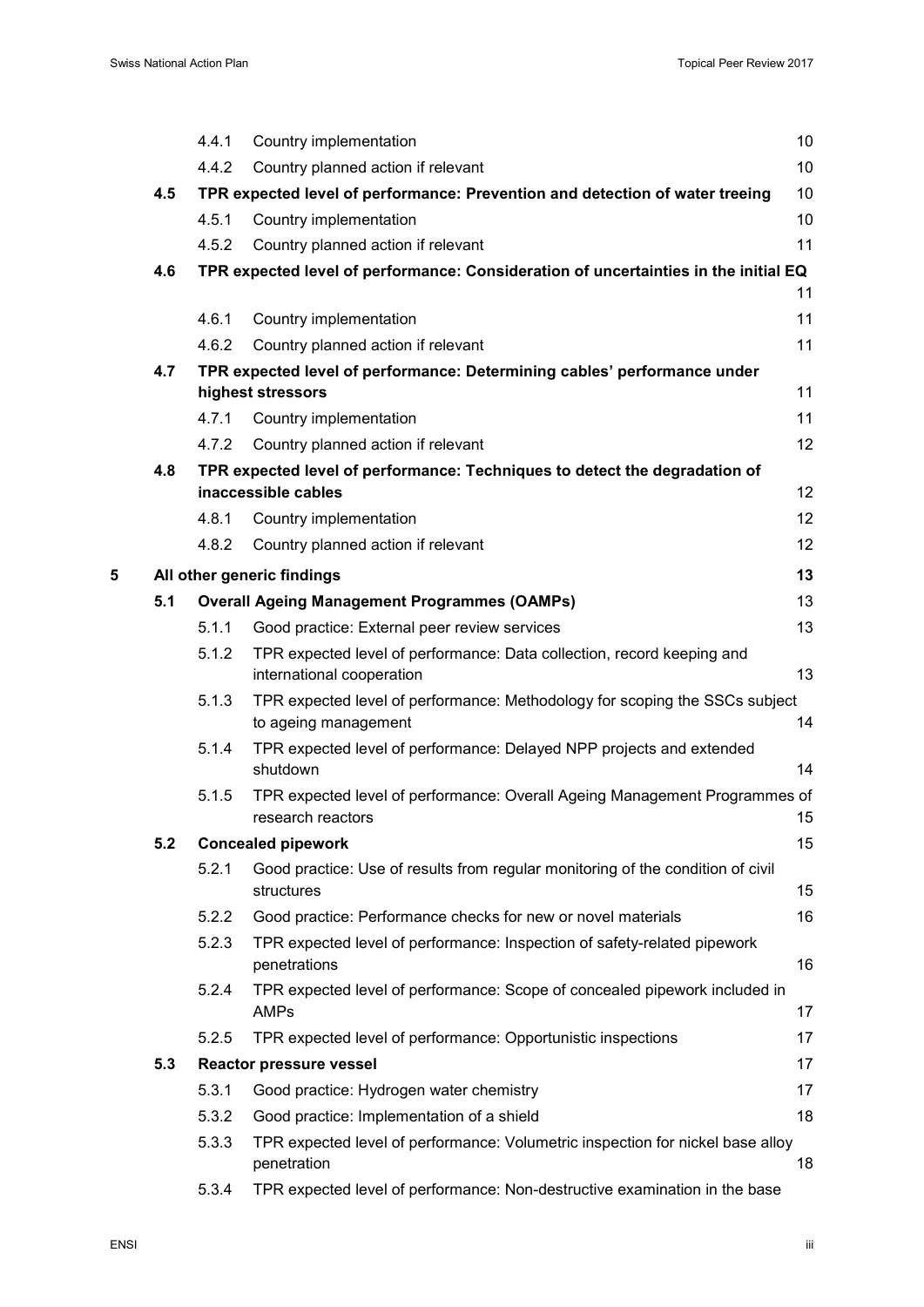|   |                                                               |                                | material of beltline region                                                      | 19 |
|---|---------------------------------------------------------------|--------------------------------|----------------------------------------------------------------------------------|----|
|   |                                                               | 5.3.5                          | TPR expected level of performance: Environmental effect of the coolant           | 19 |
|   |                                                               | 5.3.6                          | TPR expected level of performance: Suitable and sufficient irradiation specimens |    |
|   |                                                               |                                |                                                                                  | 20 |
|   | 5.4                                                           | Concrete containment structure |                                                                                  | 20 |
|   |                                                               | 5.4.1                          | Good practice: Monitoring of concrete structures                                 | 20 |
|   |                                                               | 5.4.2                          | Good practice: assessment of inaccessible and/or limited access structures       | 20 |
|   |                                                               | 5.4.3                          | TPR expected level of performance: Monitoring of pre-stressing forces            | 21 |
| 6 |                                                               |                                | Status of the implementation of the NAcP                                         | 22 |
|   | 6.1                                                           |                                | <b>Action 1: Revision of Guideline ENSI-B02</b>                                  | 22 |
|   | <b>Actions 2 and 3: Revision of Guideline ENSI-B01</b><br>6.2 |                                |                                                                                  |    |
| 7 |                                                               |                                | Table: Summary of the planned actions                                            | 24 |
| 8 | <b>Abbreviations</b>                                          |                                |                                                                                  |    |
| 9 | <b>References</b>                                             |                                |                                                                                  |    |
|   |                                                               |                                |                                                                                  |    |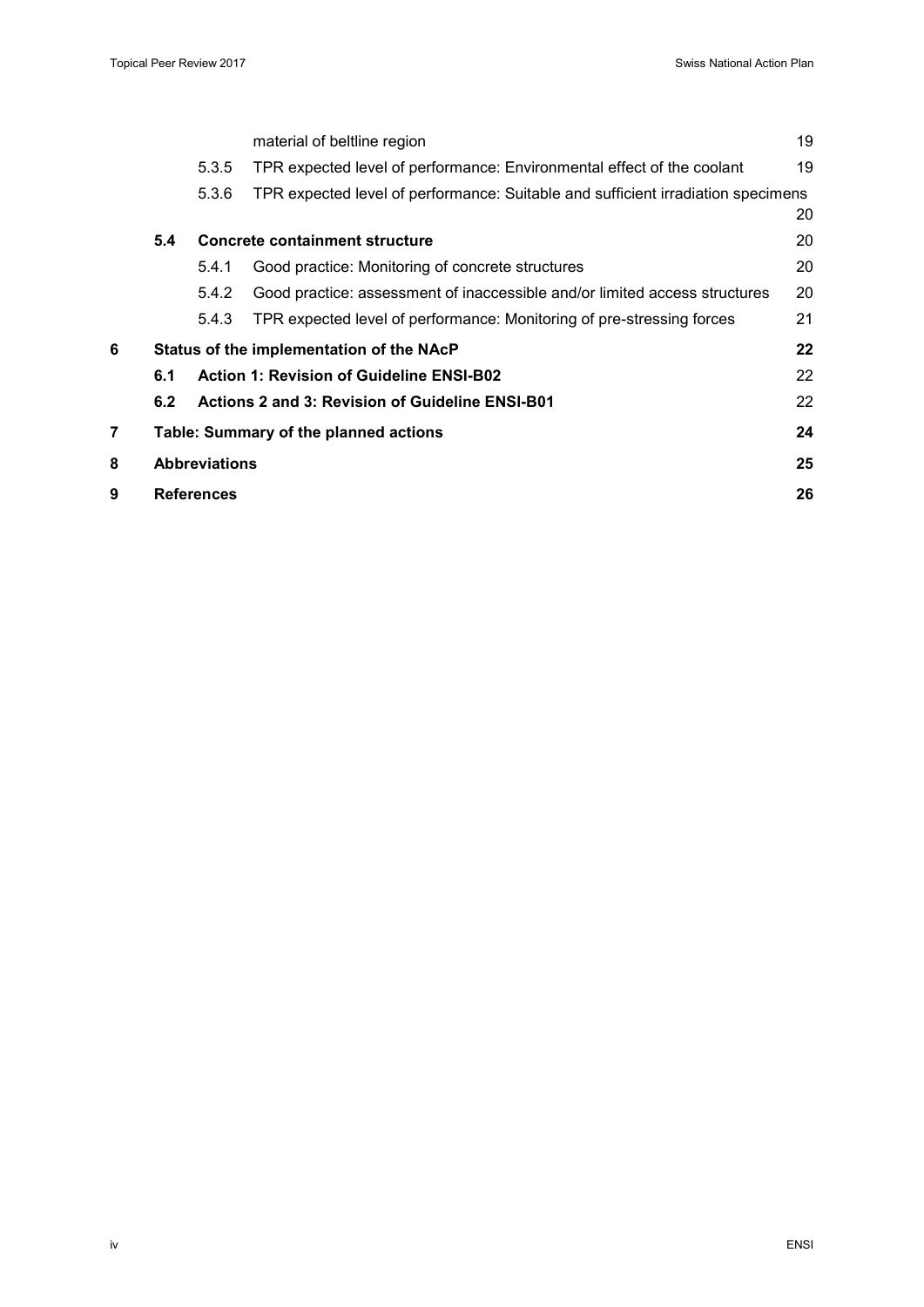### <span id="page-6-0"></span>**1 Introduction**

According to the ENSREG Terms of Reference [/1/](#page-31-0) and the WENRA Technical Specification [/2/](#page-31-1) of the first Topical Peer Review (TPR), the peer review focused on the Ageing Management Programmes (AMPs) at Nuclear Power Plants (NPPs) and Research Reactors (RRs) above 1 MWth. In addition to reviewing the Overall Ageing Management Programmes (OAMPs), the peer review process examined the application of the AMPs to the selected systems, structures and components (SSCs) in four thematic areas, namely; concealed pipework, reactor pressure vessel, or equivalent structures, concrete containment structures and electrical cables.

The objective of the first TPR was to examine how well AMPs in participating countries meet international requirements on ageing management. Moreover, the objectives of the TPR were to:

- Enable participating countries to review their provisions for ageing management, to identify good practices and to identify areas for improvement.
- Undertake a European peer review to share operating experience and identify common issues faced by Member States.
- Provide an open and transparent framework for participating countries to develop appropriate follow-up measures to address areas for improvement.

In the first phase of the review process national self-assessments were conducted against the WENRA Technical Specification [/2/.](#page-31-1) Results of the self-assessments were documented in the National Assessment Reports (NARs), published at the end of 2017. In the Swiss NAR [/3/](#page-31-2) three findings resulting from the self-assessment were documented.

The second phase started in January 2018 when the NARs were made available for questions and comments from stakeholders. Subsequently, in May 2018, ENSREG organized a oneweek workshop to discuss the results of the self-assessments, the questions and comments on the NARs, as well as the replies to the questions, with a goal to identify and discuss both generic and country-specific findings on AMPs.

In the third and final phase of the TPR, a Topical Peer Review Report [/4/](#page-31-3) has been compiled. The results of the peer review on ageing management are summarised addressing the generic findings of the review process. The main findings are presented in terms of good practices, expected levels of performance and challenges. In addition, these findings were allocated to the participating countries and the resulting country specific findings were documented in a separate report [/5/.](#page-31-4) The TPR expected levels of performance are considered as a good performance for those countries which meat the level and as an area for improvement for the others.

In accordance with the ENSREG decision of the 25 March 2019, countries that participated in the first TPR process should establish National Action Plans (NAcPs) for NPPs and RRs to address the results of the Peer review. In particular, the following issues should be addressed in the NAcPs:

- Country position for each finding from the self-assessment as expressed in the NARs
- Country position for the specific findings resulting from the TPR process related to the OAMPs and the thematic areas except electrical cables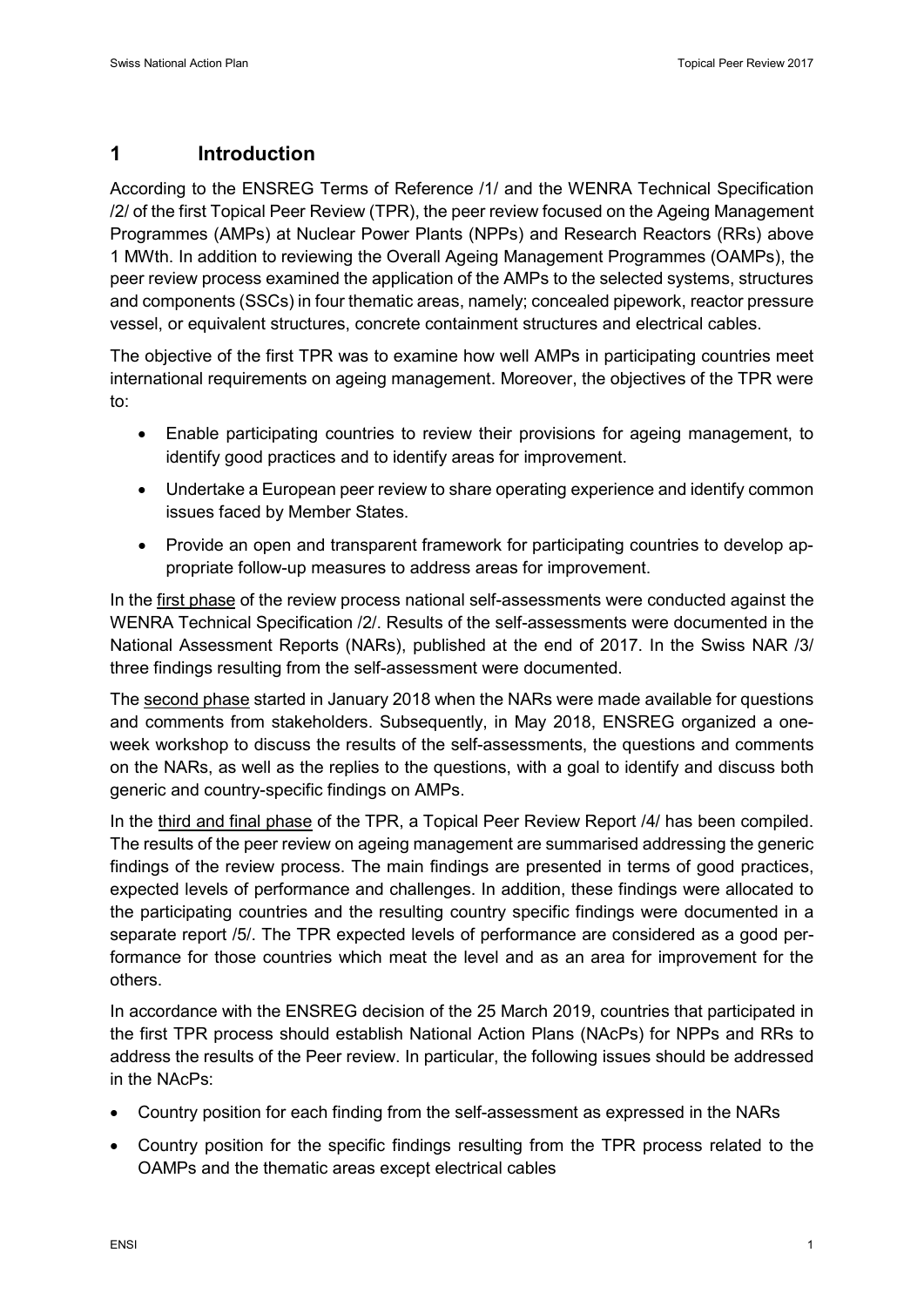- Country position for each generic finding resulting from the TPR process related to electrical cables
- Country position for all other generic findings resulting from the TPR process related to the OAMPs and the thematic areas except electrical cables

In order to facilitate the follow-up process the planned actions to further improve the ageing management of both NPPs and RRs should be compiled in a summary table. According to the ENSREG Action Plan the NAcPs should be delivered by the end of September 2019 as part of the follow-up process (**MS1**). In a next step each country should provide an updated NAcP including a summary of the implementation status of the NAcP by the end of May 2021 (**MS2**).

The four issues mentioned above are addressed in Sections 2 to 5 of the present Swiss NAcP report. According to the ENSREG decision of the 25 March 2019 the national positions in Sections 3 to 5 are focused on main findings of the peer review presented in terms of good practices and expected levels of performance. The challenges identified by the peer review are not addressed because these are Europe-wide. Section 7 of the present NAcP report contains a summary table of the national actions derived from the peer review process. In section 6 the status of the Swiss NAcP is summarized.

In line with the requirements of the WENRA Technical Specification and the statements in section 1.1 of the Swiss NAR the presentation of the NAcP is restricted to the AMPs of the Swiss NPPs.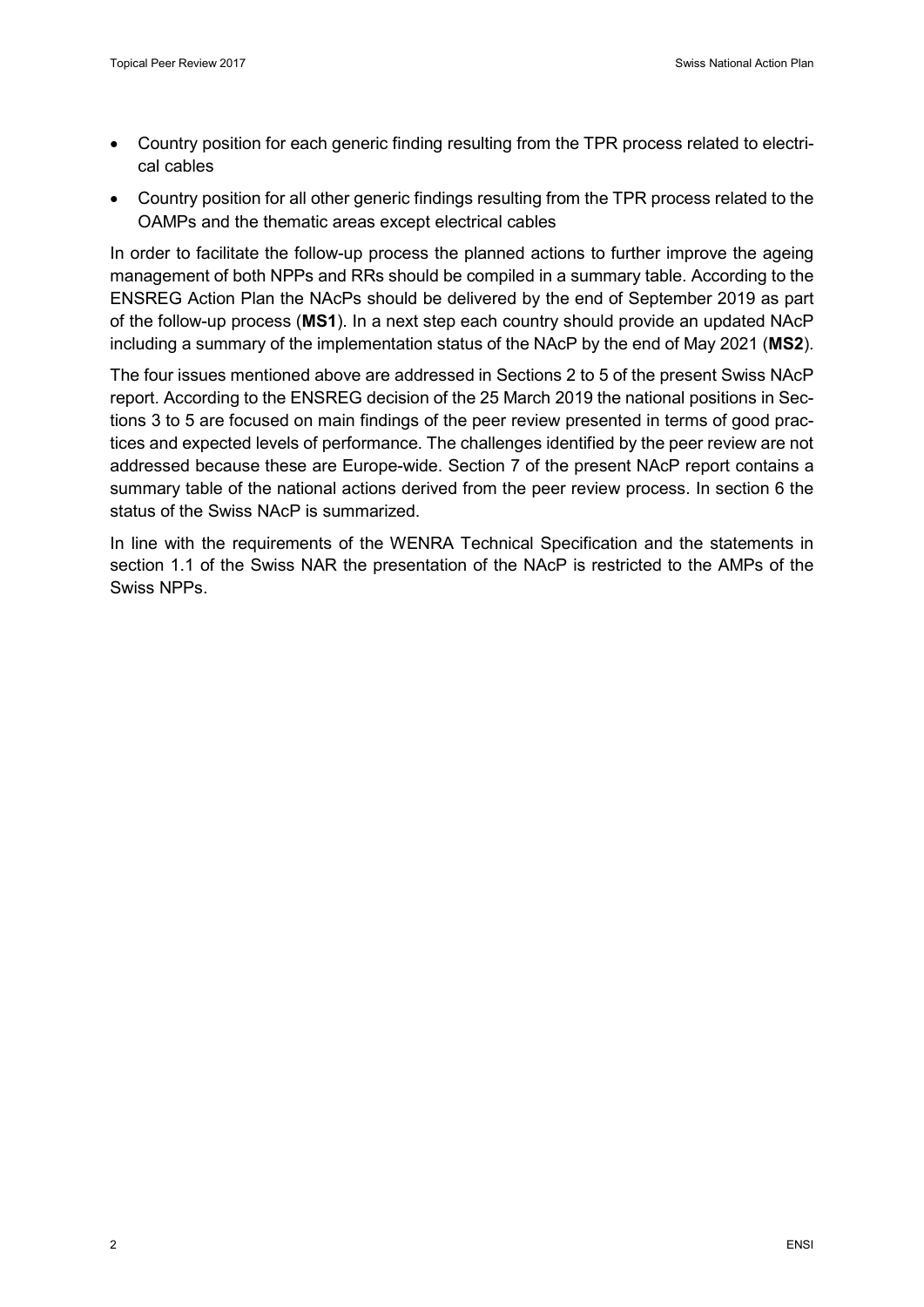### **2 Findings resulting from the Self-Assessment**

The focus of this chapter is on the actions derived from the findings resulting from the selfassessment of the existing AMPs in the Swiss NPPs as documented in the Swiss NAR /3/.

### **2.1 Overall Ageing Management Programmes (OAMPs)**

### **2.1.1 Finding No. 1**

<span id="page-8-0"></span>According to Section 2.6 of the Swiss NAR [/3/](#page-31-2) the licensees of Swiss nuclear power plants are obliged to notify ENSI periodically about modifications and extensions of the existing OAMPs which are derived from evaluations of plant-specific and external operating experience as well as analysis of the state-of-the-art of science and technology. Thus, based on the 2012 revision of guideline ENSI-B02 [/7/,](#page-31-5) each licensee must present the state of the ageing management in the civil, electrical and mechanical engineering fields, as well as the condition of fatigue-relevant components as part of the annual safety report. Whenever the documents on ageing management, including the field-specific guides, plant-specific fact sheets, ageing dossiers and structural inspection programmes, are changed, these also must be submitted to ENSI. ENSI reviews this information, approves the field-specific guides for further use and informs the licensees within the framework of the annual meeting between ENSI and the GSKL coordination team of the review results in respect of the other documents.

Irrespective of the preceding assessment, ENSI has identified the following area for improvement within the scope of the Topical Peer Review.

*Further harmonisation of reporting on the state of the OAMPs among the Swiss nuclear power plants is necessary. This especially concerns the overview of the updated fact sheets, the evaluation of the international operating experience and the assessment of the effectiveness of the AMP based on trends from maintenance findings.*

### **2.1.2 Country position and action on finding No. 1**

From ENSI's point of view, the annual reporting clearly shows that the OAMPs in the Swiss nuclear power plants are continuously updated and has proven its worth. However, ENSI reviews revealed that further harmonisation of reporting among the Swiss NPPs is necessary.

Therefore, guideline ENSI-B02 shall be revised until the end of 2020. The required content of the annual reporting shall be defined more precisely in order to get more consistent information from the Swiss NPPs concerning the updated fact sheets, the evaluation of the international operating experience and the assessment of the effectiveness of the OAMPs especially (Action 1).

Subsequently, the 2021 annual safety reports have to be adapted by the Swiss NPPs according to the revised guideline ENSI-B02.

## **2.2 Electrical cables**

No area for improvement has been identified within the self-assessment process.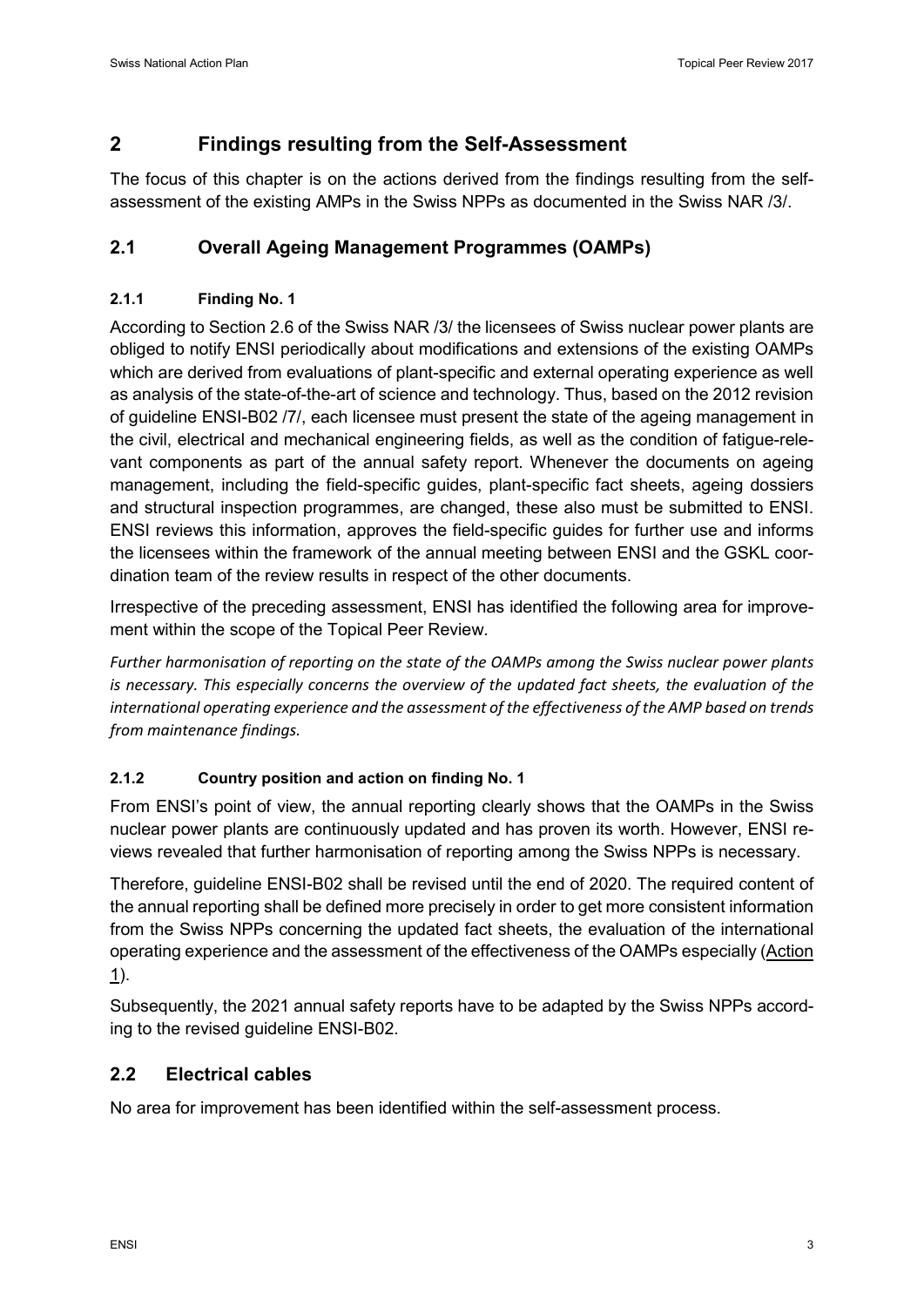### **2.3 Concealed pipework**

### **2.3.1 Finding No. 2**

According to Section 4.1 of the Swiss NAR /3/ the licensees of the Swiss NPPs have investigated safety-classified systems that are part of the AMP according to of the regulatory guideline on ageing management for NPPs (ENSI-B01 [/6/\)](#page-31-6) for the presence of concealed pipe sections.

Irrespective of the preceding assessment, ENSI has identified the following area for improvement within the scope of the Topical Peer Review.

*ENSI will extend the focus of its regulatory efforts regarding ageing management in order to make sure that all safety-relevant concealed piping systems are included and are covered by suitable maintenance and inspection programmes.*

### **2.3.2 Country position and action on finding No. 2**

As an immediate action ENSI conducted focused inspections on site in all Swiss NPPs from November 2018 until January 2019 in order to gain detailed information on the AMPs for concealed pipework.

During these inspections, the licensees demonstrated their processes for identifying concealed areas for the individual systems and presented details on internal operating experience regarding ageing management, maintenance and inspection efforts and results, as well as evaluation of external operating experience. In addition, each of the licensees addressed the options for future measures for maintenance and in-service inspections, including evaluation of new inspection methods. The inspections also included an on-site review of the systems with areas of concealed pipework.

ENSI concluded that the implemented programmes for maintenance and inspection of concealed pipe sections reflect the current state of technology. ENSI will assign special attention to new developments of methods which support the supervision and assessment of concealed pipework. Consequently, at this point, no further action is needed.

### **2.4 Reactor pressure vessel**

No area for improvement has been identified within the self-assessment process.

### **2.5 Concrete containment structure**

### **2.5.1 Finding No. 3**

In Section 7.3 of the Swiss NAR /3/ ENSI pointed out that the GSKL civil engineering guide [/12/](#page-31-7) was extended with respect to the monitoring of inaccessible or difficult to access structural components, as for example the outer surfaces of earth-covered components, groundwater seals or concrete-encased tendons. Based on five application examples, the guide illustrates, how condition information can be collected for inaccessible components using indirect investigation methods.

Irrespective of the preceding assessment, ENSI has identified the following area for improvement within the scope of the Topical Peer Review.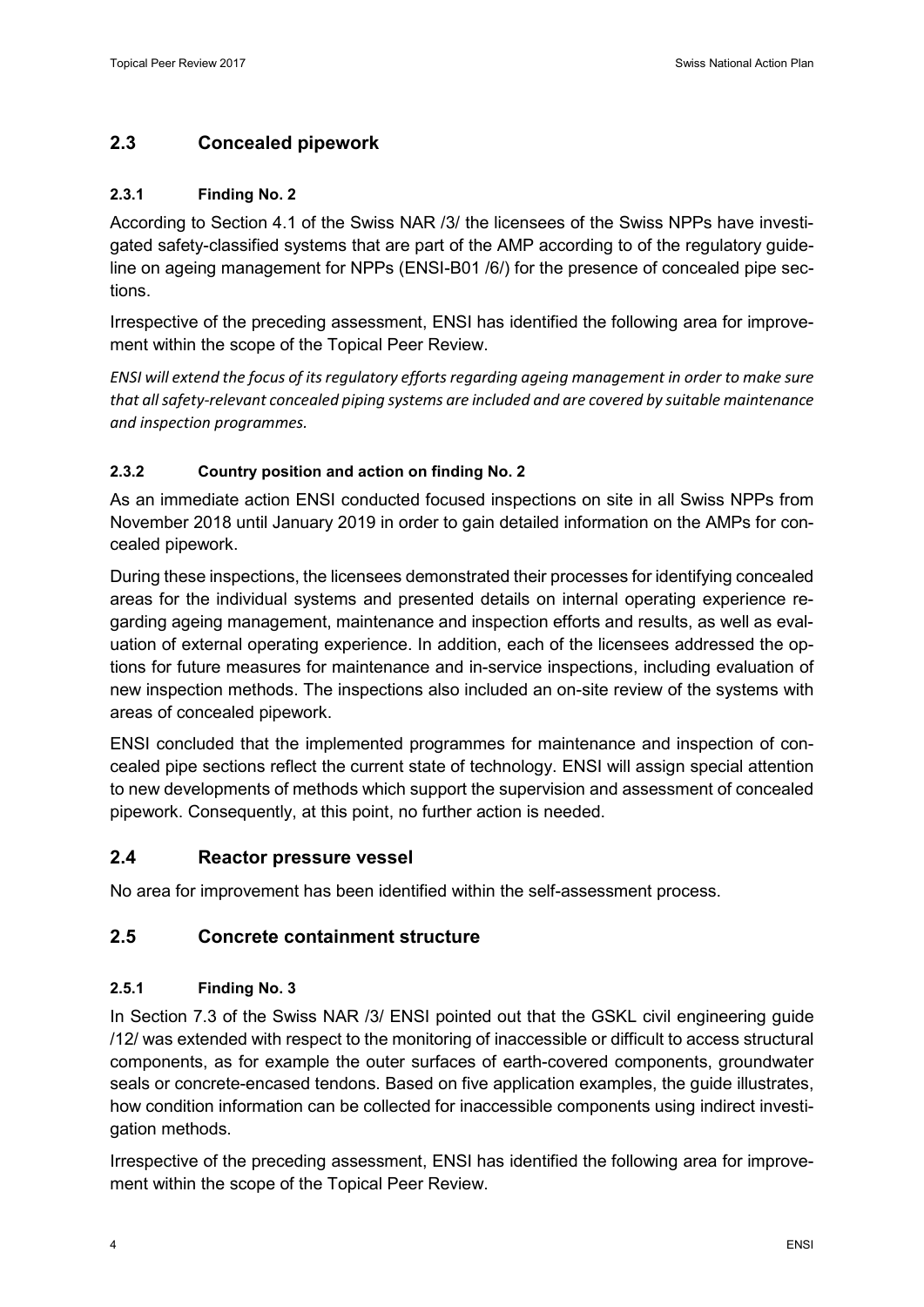*ENSI has required the monitoring of inaccessible or difficult to access structural components. However, to date such methods have hardly been used. Therefore, there is still no reliable experience for the condition assessment of inaccessible civil engineering structures. ENSI has pointed out this monitoring gap to the licensees on a number of occasions, and in its future inspections ENSI will increasingly demand corresponding tests.*

#### <span id="page-10-0"></span>**2.5.2 Country position and action on finding No. 3**

As an immediate action ENSI has arranged focused inspections related to inaccessible or difficult to access structures on site in all Swiss NPPs. These inspections were carried out from November 2018 until January 2019 with special focus on:

- Status of implementation of the AMP for inaccessible structural components;
- Operator's procedure concerning the selection and inspection of accessible structural components that are representative for inaccessible structural components;
- Condition of the accessible structural components that are representative for inaccessible structural components.

During the focused inspections the operators were able to demonstrate that the AMP for inaccessible structural components was correctly implemented, in accordance with the requirements of the GSKL Guide for civil engineering fact sheets [/12/.](#page-31-7) Based on the on-side review ENSI came to the conclusion that

- operator's inspections of inaccessible structural components are carried out on time according to inspection planning,
- construction work is consistently used to inspect normally inaccessible structural components (opportunistic inspections),
- accessible structural components are in good condition and are representative for the inaccessible structural components.

The continuous updating of the aging management data base is specified as a key task in order to ensure structural integrity. ENSI will assign special attention to new developments of methods which support the supervision and assessment of inaccessible structures or structural elements. Consequently, at this point, no further action is needed.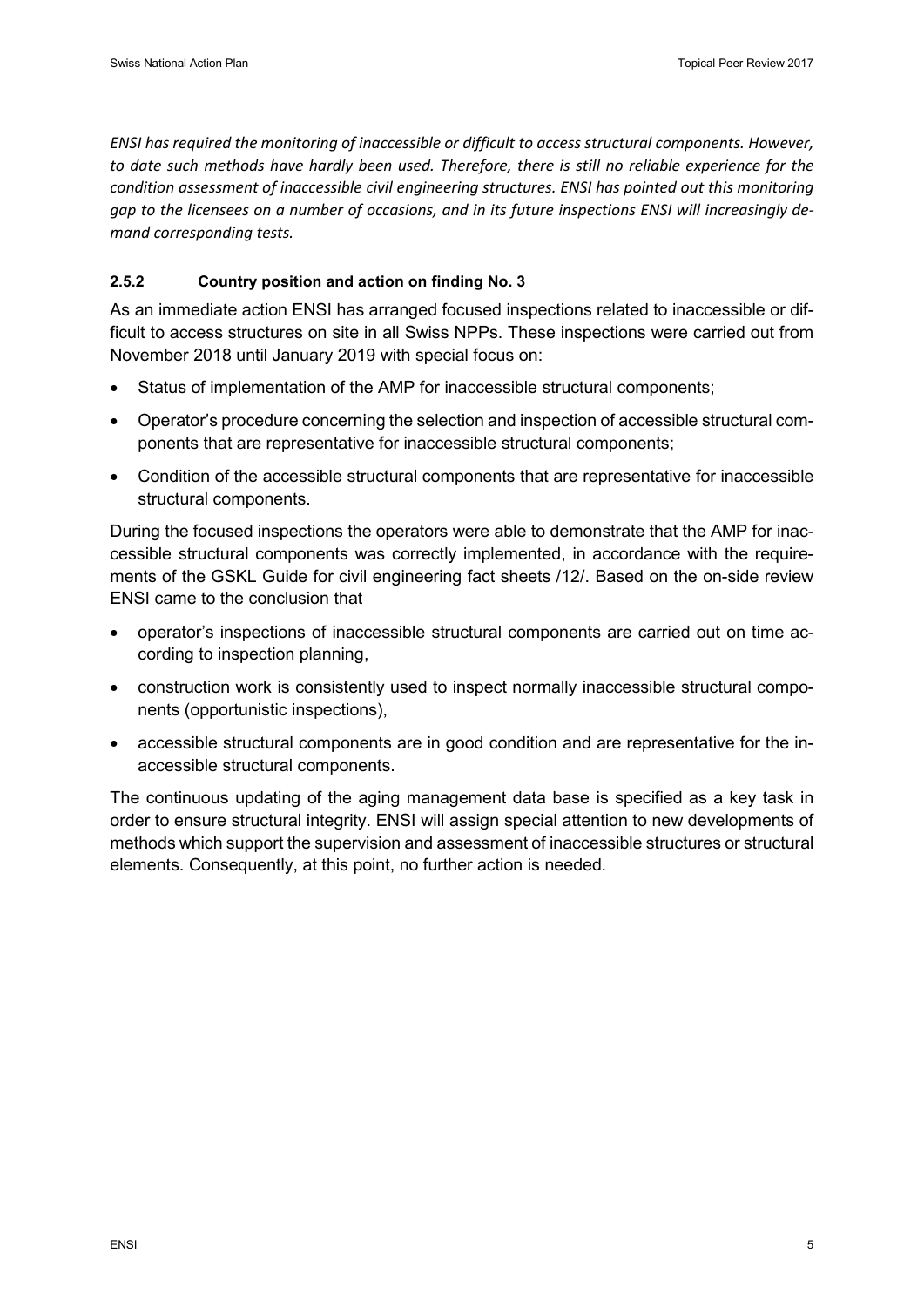## <span id="page-11-2"></span>**3 Country specific findings resulting from the TPR**

The focus of this chapter is on the actions that have been derived from the areas for improvement allocated to Switzerland as a result of the TPR workshop [/5/.](#page-31-4) The country specific areas for improvement rest on the expected level of performance defined in the TPR-Report [/4/.](#page-31-3)

### **3.1 Overall Ageing Management Programmes (OAMPs)**

#### **3.1.1 TPR expected level of performance: Methodology for scoping the SSCs subject to ageing management**

According to the TPR-Report [/4/](#page-31-3) this level of performance is defined as follows:

*The scope of the OAMP is reviewed and, if necessary, updated, in line with the new IAEA Safety Standard after its publication.*

### <span id="page-11-0"></span>**3.1.2 Country position and action**

In Section 2.1 of the Swiss NAR [/3/](#page-31-2) it was shown that at the time of development of the regulatory guideline on ageing management for NPPs (ENSI-B01 [/6/\)](#page-31-6), the latest requirements from the IAEA Safety Guide NS-G-2.12 [/8/](#page-31-8) were incorporated in the OAMPs. In the meantime, the IAEA Safety Guide NS-G-2.12 has been replaced by the new IAEA Safety Guide SSG-48 [/9/.](#page-31-9) Since guideline ENSI-B01 specifically refers to recommendations in the IAEA Safety Guide NS-G-2.12, guideline ENSI-B01 must be adapted. Furthermore, the guideline has to be checked if the approach of scoping SSCs is in line with the new IAEA Safety Guide.

<span id="page-11-3"></span>Guideline ENSI-B01 shall be revised until the end of 2022. Subsequently, the scope of the OAMPs have to be adapted by the Swiss NPPs, if necessary, in accordance with the revised guideline ENSI-B01 (Action 2).

A first evaluation by ENSI showed that new or expanded topics in the IAEA Safety Guide SSG-48, such as the interface between ageing management, other plant programmes, and the periodic safety review or the role of ageing management in long-term operation, are to a large extent already covered by the guidelines in Switzerland.

### **3.2 Concealed pipework**

#### **3.2.1 TPR expected level of performance: Scope of concealed pipework included in the AMPs**

According to the TPR-Report /4/ this level of performance is defined as follows:

*The scope of concealed pipework included in ageing management includes those performing safety functions, and also non-safety-related pipework whose failure may impact SSCs performing safety functions.* 

### <span id="page-11-1"></span>**3.2.2 Country position and action**

From November 2018 until January 2019, ENSI conducted focused inspections on site in all Swiss NPPs in order to gain detailed information on the AMPs for concealed pipework.

During these inspections, the licensees demonstrated their processes for identifying concealed areas for the individual systems and presented details on internal operating experience re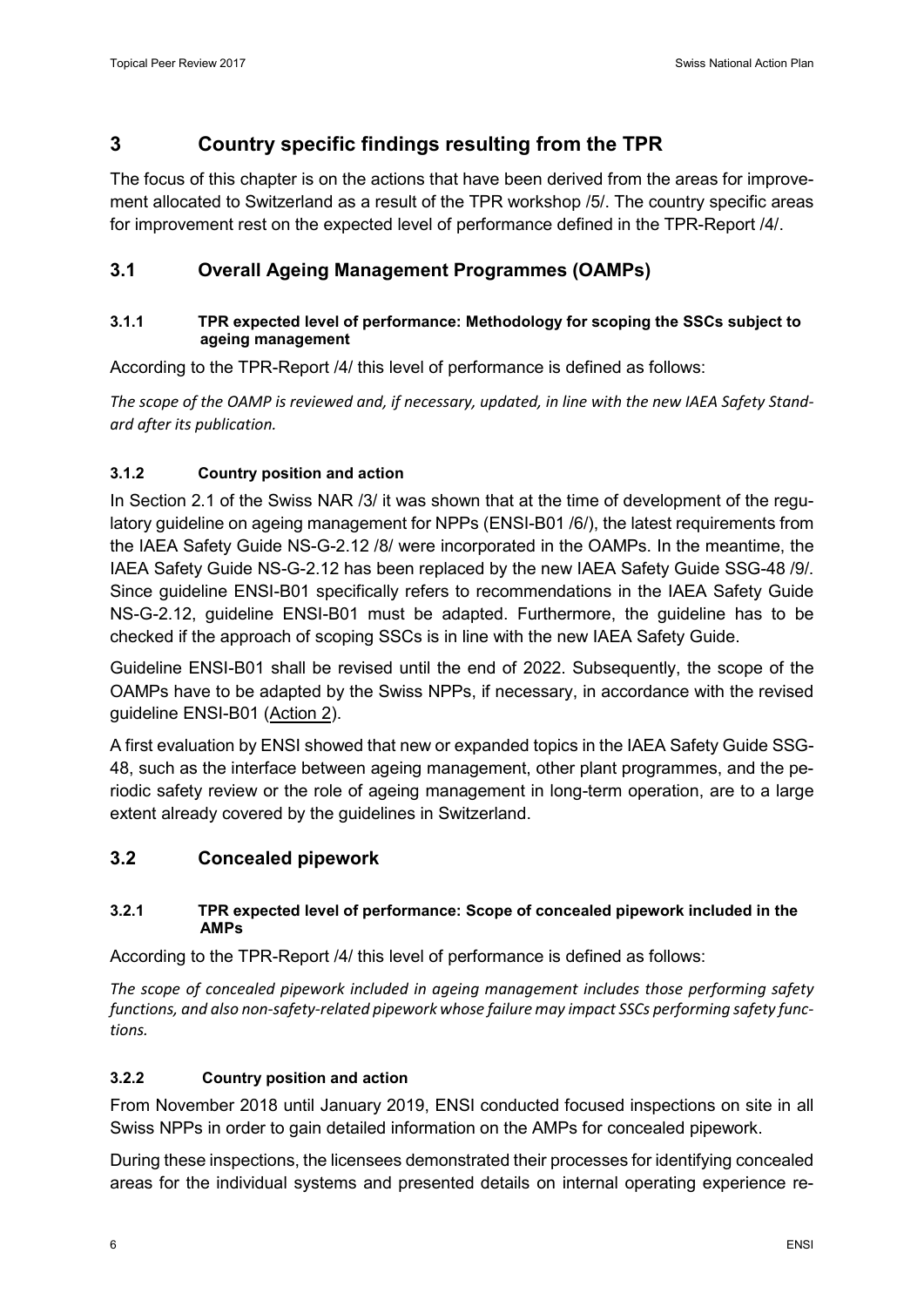garding ageing management, maintenance and inspection efforts and results, as well as evaluation of external operating experience. In addition, each of the licensees addressed the options for future measures for maintenance and in-service inspections, including evaluation of new inspection methods. The inspections also included an on-site review of the systems with areas of concealed pipework.

As a follow-up measure, ENSI will explicitly address requirements for concealed pipework in the next revision of its regulatory guideline on ageing management for NPPs (ENSI-B01 [/6/\)](#page-31-6). The requirements for the content of fact sheets will be updated to include a statement on safety-relevant concealed pipework sections for each system. Guideline ENSI-B01 shall be revised until the end of 2022 (Action 3).

Subsequently, the GSKL guide for the development of fact sheets for ageing management of mechanical engineering components [/11/](#page-31-10) and the content of the fact sheets for mechanical systems have to be extended by the Swiss NPPs in accordance with the revised guideline ENSI-B01.

### **3.2.3 TPR expected level of performance: Opportunistic inspections**

According to the TPR-Report /4/ this level of performance is defined as follows:

*Opportunistic inspection of concealed pipework is undertaken whenever the pipework becomes accessible for other purposes*

### <span id="page-12-0"></span>**3.2.4 Country position and action**

From November 2018 until January 2019, ENSI conducted focused inspections on site in all Swiss NPPs in order to gain detailed information on the AMPs for concealed pipework.

During these inspections, the licensees demonstrated their processes for identifying concealed areas for the individual systems and presented details on internal operating experience regarding ageing management, maintenance and inspection efforts and results, as well as evaluation of external operating experience. In addition, each of the licensees addressed the options for future measures for maintenance and in-service inspections, including evaluation of new inspection methods. The inspections also included an on-site review of the systems with areas of concealed pipework.

From the results of its focused inspections, ENSI concluded that all Swiss NPPs have implemented appropriate opportunistic inspections of concealed pipework as part of the maintenance programme. The planning of these measures reflects the current state of technology. In ENSI's view, the Swiss NPPs have implemented adequate opportunistic inspection programmes for concealed pipework and, consequently, at this point, no further action is needed.

### **3.3 Reactor pressure vessel**

No area for improvement has been allocated to Switzerland as a result of the TPR workshop.

### **3.4 Concrete containment structure**

No Area for improvement has been allocated to Switzerland as a result of the TPR workshop.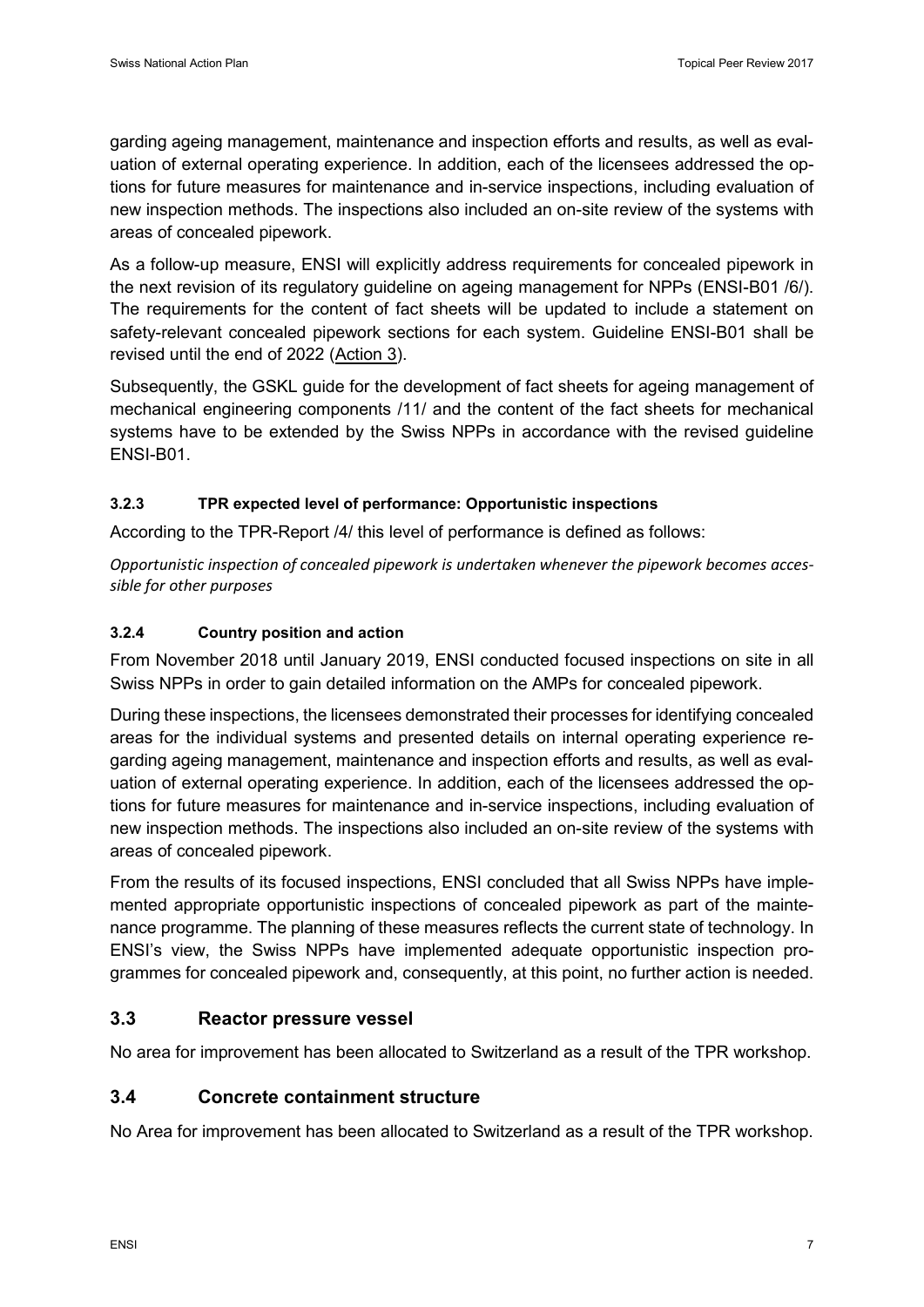### **4 Generic findings related to electrical cables**

The focus of this chapter is on the findings from the self-assessment of the existing AMP for electrical cables in the Swiss NPPs taking into account the good practices and expected levels of performance defined in the TPR-Report /4/. As long as an area for improvement has been detected an action has been defined in accordance with the TPR-workshop procedure.

## **4.1 Good practice: Characterize the state of the degradation of cables aged at the plant**

According to the TPR-Report /4/ this good practice is defined as follows:

*Cables are aged within the actual power plant environment and tested to assess cable condition and determine residual lifetime.*

### **4.1.1 Country implementation**

The current state of the AMP concerning the characterization of the degradation of cables at the Swiss NPPs is documented in Section 3.1.3 of the Swiss NAR [/3/.](#page-31-2)

A wide spectrum of recognised and effective diagnostic methods is used in the Swiss NPPs plants to identify the relevant ageing mechanisms. In particular, all Swiss NPPs evaluate experience from accelerated ageing tests, which enable a proactive assessment of cable ageing under extreme ambient conditions. Beyond that, targeted, condition-orientated assessment of the insulation resistance of selected cable types is performed using the advanced measuring methods of Line Resonance Analysis (LIRA) and Time Domain Reflectometry (TDR).

In addition to ageing management, a policy of replacing cables during the numerous backfittings is consistently followed in the Swiss NPPs.

From ENSI`s point of view a good practice could be allocated to Switzerland.

### **4.1.2 Country planned action if relevant**

From ENSI`s point of view no further action is needed.

### **4.2 TPR expected level of performance: Documentation of the cable ageing management program**

According to the TPR-Report /4/ this level of performance is defined as follows:

*The AMP is sufficiently well-documented to support any internal or external reviews in a fully traceable manner.* 

### **4.2.1 Country implementation**

The documentation of the ageing AMPs for electrical components (including cables) at the Swiss NPPs is described in Sections 3.2 and 3.3 of the Swiss NAR [/3/.](#page-31-2)

The GSKL team of electrical engineering ageing management experts inspects, evaluates and documents the completeness and assessment of known ageing mechanisms, taking into consideration the state-of-the-art of science and technology and the world-wide experience in NPPs. Necessary adjustments and developments are permanently implemented. ln order to ensure the state-of-the-art of science and technology in the plant-specific fact sheets including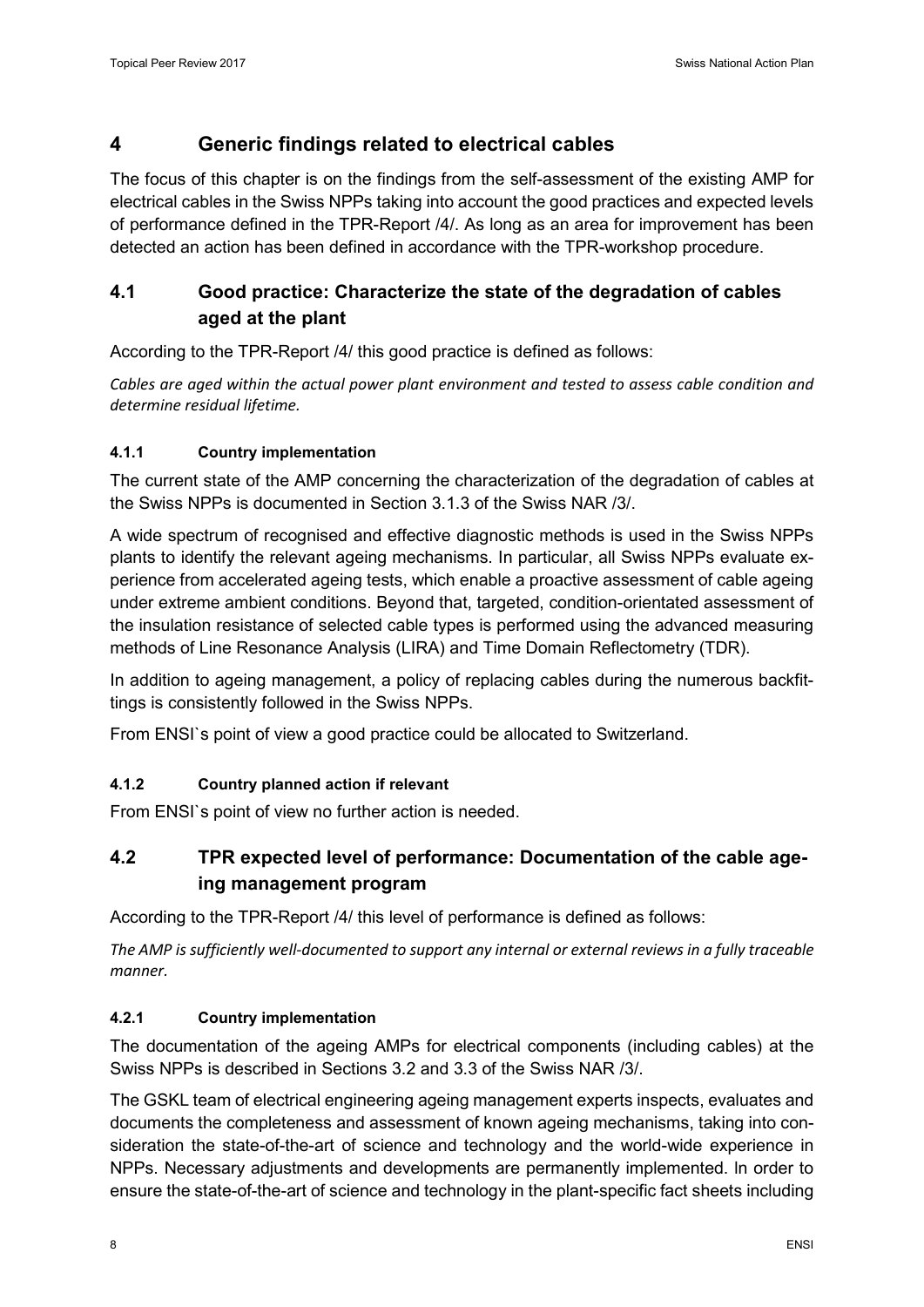in the years after fact sheet creation, the generic fact sheets Part 1 and Part 2 ("Basis Documentation") are continually checked by the GSKL AMP electrical engineering team at least every ten years and updated as necessary.

The Swiss NPPs have systematic ageing management processes and programmes for safetyrelevant cables that will ensure the functionality of the electrical cables under long-term normal operating conditions and accident conditions. The Swiss approach follows the IAEA Technical Documents 1188 and 1402. The AMP documentation will be yearly where necessary updated. ENSI gets this documentation, proofs it and gives a statement back to the NPPs.

From ENSI`s point of view a good performance could be allocated to Switzerland.

#### **4.2.2 Country planned action if relevant**

From ENSI`s point of view no further action is needed.

### **4.3 TPR expected level of performance: Methods for monitoring and directing all AMP-activities**

According to the TPR-Report /4/ this level of performance is defined as follows:

*Methods to collect NPP cable ageing and performance data are established and used effectively to support the AMP for cables.*

#### **4.3.1 Country implementation**

The applied methods used to collect relevant data for cable ageing at the Swiss NPPs are documented in Sections 3.2 and 3.3 of the Swiss NAR [/3/.](#page-31-2)

New findings from internal and external operating experience are presented and discussed within the framework of the GSKL working group "Electrical Engineering Ageing Management" and if necessary followed up and integrated in the AMP. ln the context of checking and updating of fact sheets and ageing dossiers, the existing sources/references are scrutinized and current information identified which could be used to update the fact sheets.

The GSKL team of electrical engineering ageing management experts inspects, evaluates and documents the completeness and assessment of known ageing mechanisms, taking into consideration the state-of-the-art of science and technology and the world-wide experience in NPPs. Necessary adjustments and developments are permanently implemented. ln order to ensure the state-of-the-art of science and technology in the plant-specific fact sheets including in the years after fact sheet creation, the generic fact sheets Part 1 and Part 2 ("Basis Documentation") are continually checked by the GSKL AMP electrical engineering team at least every ten years and updated as necessary.

From ENSI`s point of view a good performance could be allocated to Switzerland.

#### **4.3.2 Country planned action if relevant**

From ENSI`s point of view no further action is needed.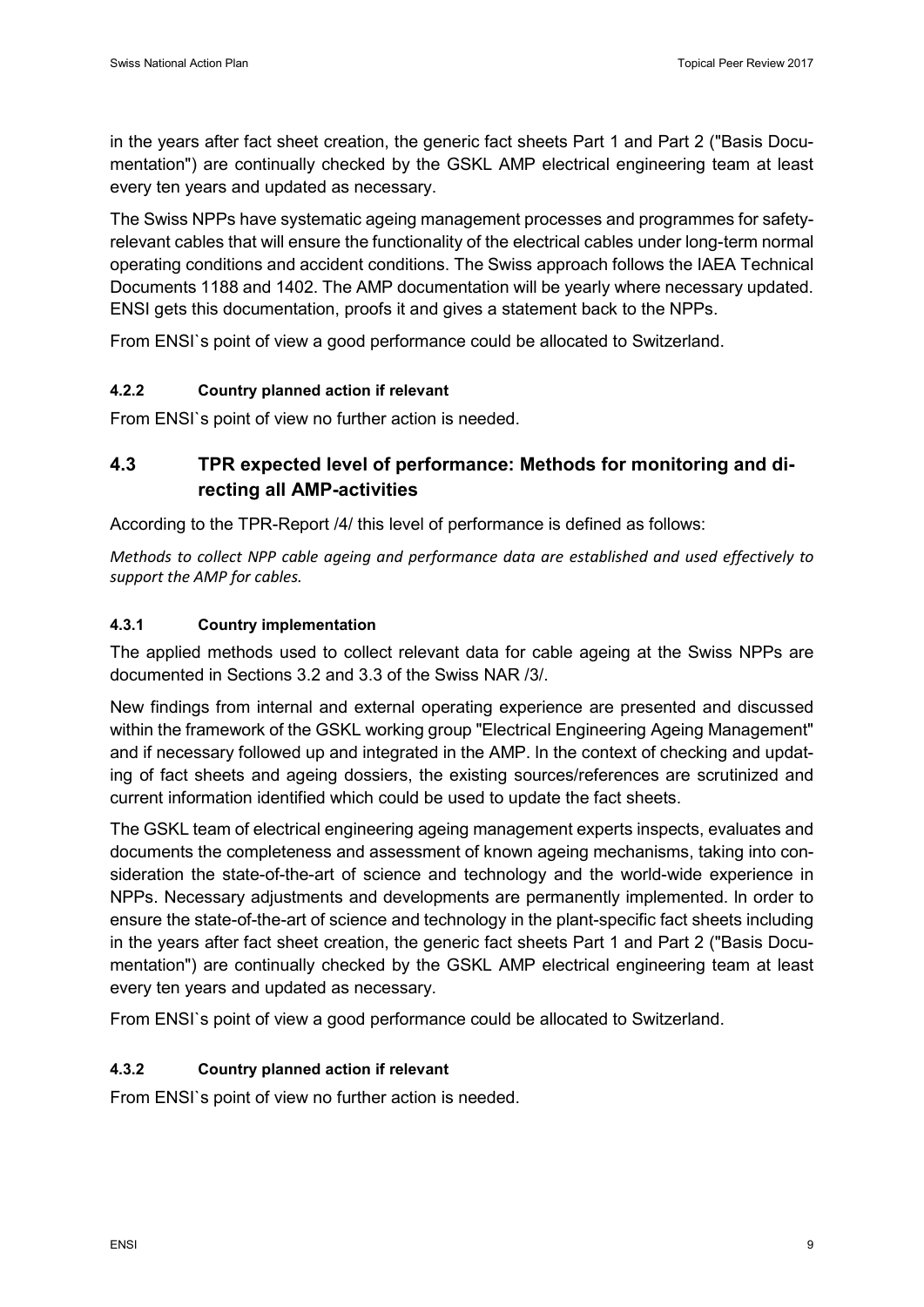## **4.4 TPR expected level of performance: Systematic identification of ageing degradation mechanisms considering cable characteristics and stressors**

According to the TPR-Report /4/ this level of performance is defined as follows:

*Degradation mechanisms and stressors are systematically identified and reviewed to ensure that any missed or newly occurring stressors are revealed before challenging the operability of cables.*

### **4.4.1 Country implementation**

The current identification and review of degradation mechanisms and stressors for cables at the Swiss NPPs are documented in Section 3.1.1 of the Swiss NAR [/3/.](#page-31-2) In the Swiss NPPs, generic Part 1 and Part 2 fact sheets have been created for the ageing management of electrical cables that serve as a basis for the plant-specific Part 3 fact sheets.

Fact sheet Part 1 contains all potential ageing mechanisms in respect of the relevant cable types obtained from the monitoring of the technical literature, while fact sheet Part 2 contains possible diagnostics methods, with which the potential ageing mechanisms can be detected. Plant-specific fact sheet Part 3 describes the applicable diagnostics methods that are used in the plant-specific maintenance programme and in the procedures for the periodic testing of cables. This closes the circle from ageing management to maintenance. The fact sheets are revised every 5 to 10 years (at the latest). New findings from science and technology, from internal and external operating experience are thus regularly incorporated in the AMP and the maintenance programme. If plant changes affect fact sheet Part 3, then the fact sheets are adapted.

From ENSI`s point of view a good performance could be allocated to Switzerland.

### **4.4.2 Country planned action if relevant**

From ENSI`s point of view no further action is needed.

### **4.5 TPR expected level of performance: Prevention and detection of water treeing**

According to the TPR-Report /4/ this level of performance is defined as follows:

*Approaches are used to ensure that water treeing in cables with polymeric insulation is minimised, either by removing stressors contributing to its growth or by detecting degradation by applying appropriate methods and related criteria.*

### **4.5.1 Country implementation**

The current approach of supervising water treeing in medium-voltage cables with polymeric insulation at the Swiss NPPs is documented in the plant-specific fact sheet Part 3 according to IAEA TEDOC 1402. As illustrated in the licensee reports published with the national assessment report at the end of 2017 appropriate diagnostic methods for detecting water treeing like Tan delta and IRC-Analysis are applied in the Swiss NPPs.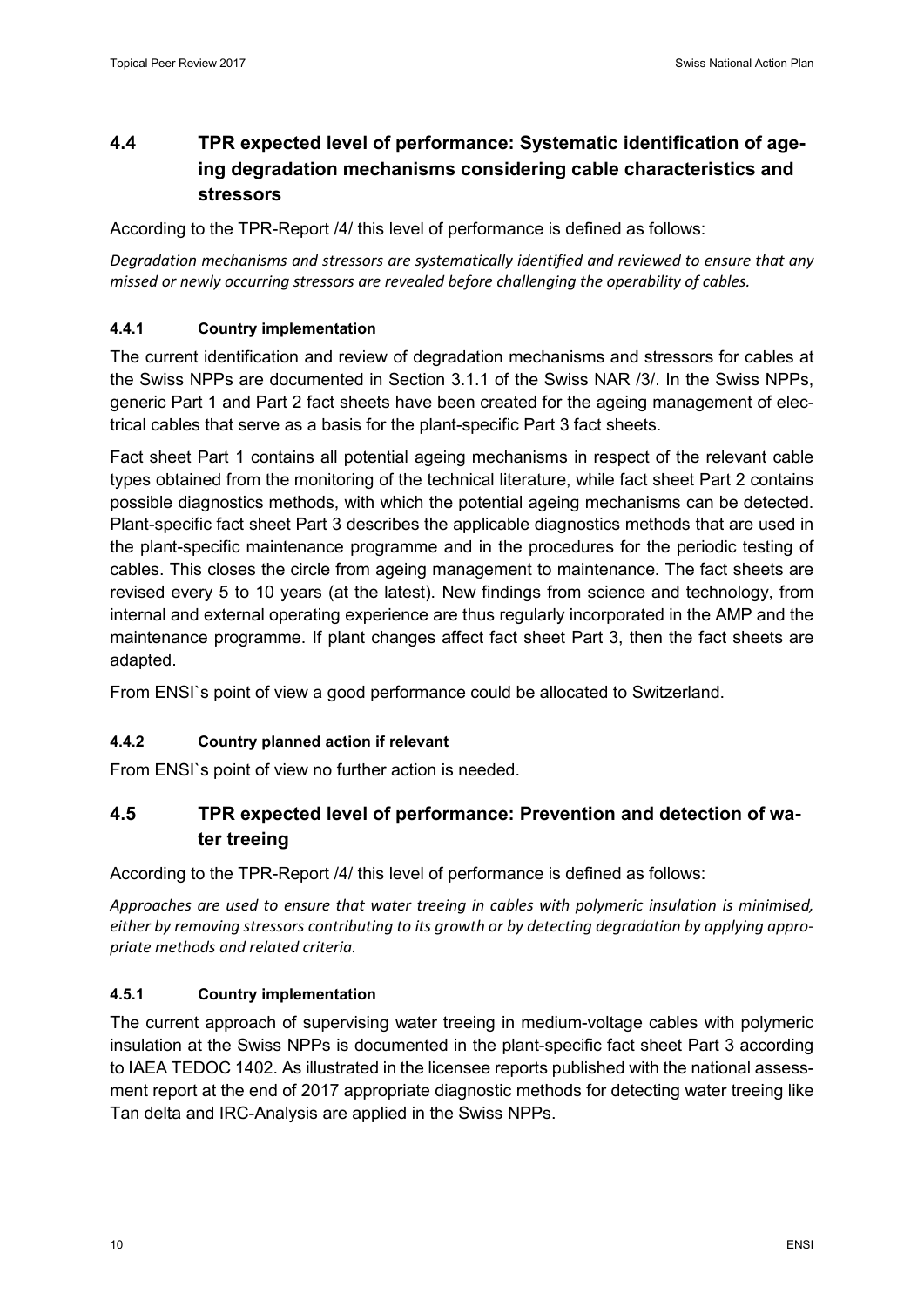In general, a wide spectrum of recognised and effective diagnostic methods is used in the Swiss NPPs to identify the relevant ageing mechanisms. In addition to ageing management, a policy of replacing cables during the numerous backfittings is consistently followed in the Swiss NPPs. Existing experience shows that with the AMP implemented in the Swiss NPPs, the occurrence of ageing effects in electrical cables would be promptly detected and preventive measures implemented in a timely manner.

From ENSI`s point of view a good performance could be allocated to Switzerland.

### **4.5.2 Country planned action if relevant**

From ENSI`s point of view no further action is needed.

### **4.6 TPR expected level of performance: Consideration of uncertainties in the initial EQ**

According to the TPR-Report /4/ this level of performance is defined as follows:

*The accuracy of the representation of the stressors used in the initial Environmental Qualification is assessed with regard to the expected stressors during normal operation and Design Basis Accidents.*

### **4.6.1 Country implementation**

According to Section 2.3.2 of the Swiss NAR [/3/](#page-31-2) the accuracy of the environmental qualification including LOCA resistance (testprofile) is assessed at least every 10 years by a review of the fact sheets and at every cable replacement measure. Part 1 fact sheets contain a list of the most important ageing mechanisms affecting function and qualification. Part 2 fact sheets contains possible diagnostics and testing methods, as well as characteristics by which the ageing progress can be identified.

From ENSI`s point of view a good performance could be allocated to Switzerland.

### **4.6.2 Country planned action if relevant**

From ENSI`s point of view no further action is needed.

## **4.7 TPR expected level of performance: Determining cables' performance under highest stressors**

According to the TPR-Report /4/ this level of performance is defined as follows:

*Cables necessary for accident mitigation are tested to determine their capabilities to fulfil their functions under Design Extension Conditions and throughout their expected lifetime.*

### **4.7.1 Country implementation**

At the Swiss NPPs cables necessary for accident mitigation (e.g. in case of a total station blackout scenario) are tested periodically during emergency exercises to demonstrate that their functions are fulfilled. The cables are stored together with the alternate emergency diesels in containers or boxes on side which are protected against flooding and harsh environmental conditions.

From ENSI`s point of view a good performance could be allocated to Switzerland.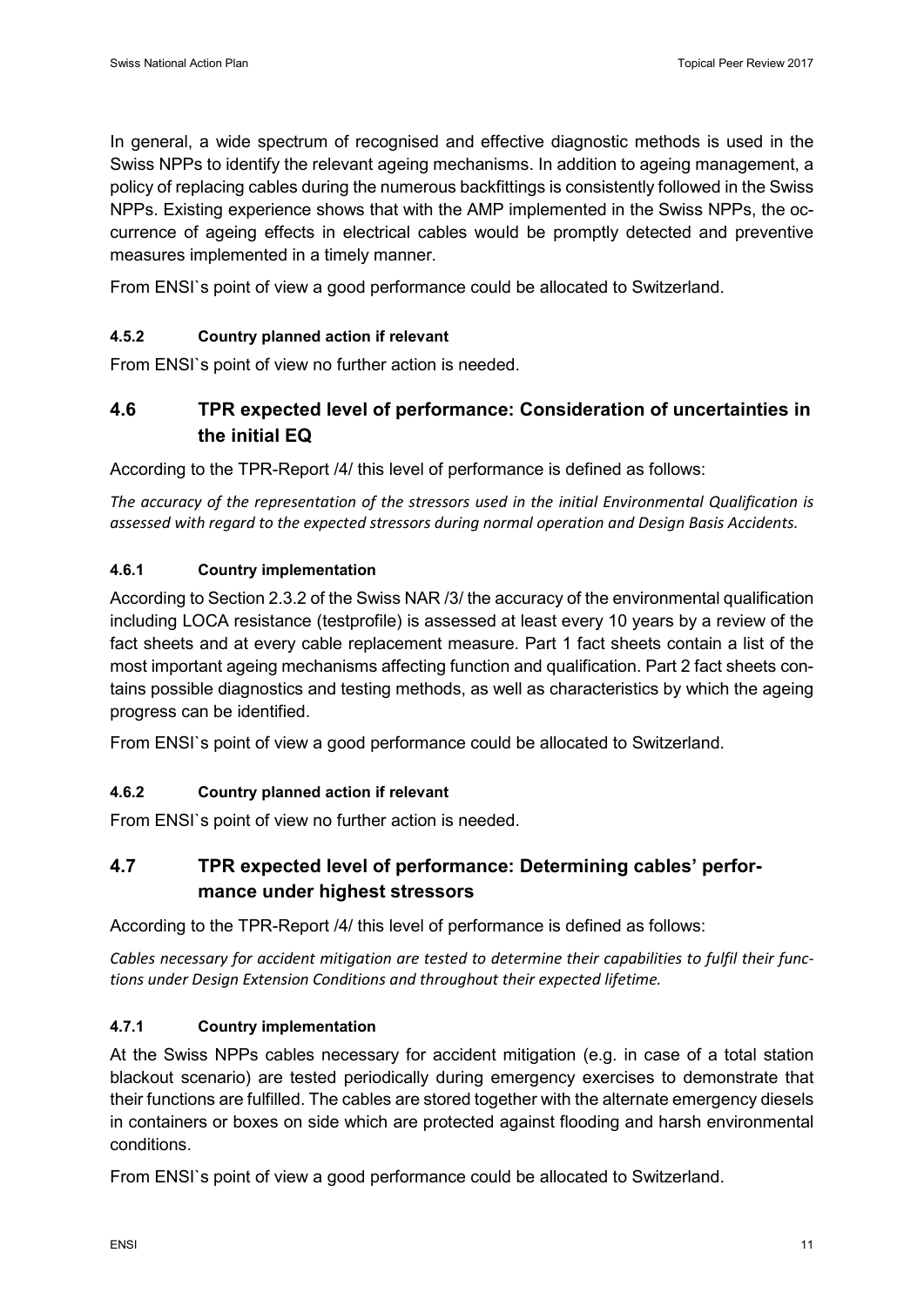#### **4.7.2 Country planned action if relevant**

From ENSI`s point of view no further action is needed.

### **4.8 TPR expected level of performance: Techniques to detect the degradation of inaccessible cables**

According to the TPR-Report /4/ this level of performance is defined as follows:

*Based on international experience, appropriate techniques are used to detect degradation of inaccessible cables.* 

### **4.8.1 Country implementation**

According to Section 3.3 of the Swiss NAR [/3/](#page-31-2) a wide spectrum of recognised and effective diagnostic methods is used in the Swiss NPPs to identify the relevant ageing mechanisms. In particular, ENSI emphasises that all Swiss nuclear power plants evaluate experience from accelerated ageing tests, which enable a proactive assessment of cable ageing under extreme ambient conditions. Beyond that, targeted, condition-oriented assessment of the insulation resistance of selected cable types is performed using the advanced measuring methods of Line Resonance Analysis (LIRA) and Time Domain Reflectometry (TDR). These measuring methods are also suitable to detect degradation of inaccessible cables.

In addition to ageing management, a policy of replacing cables during the numerous backfittings is consistently followed in the Swiss NPPs.

From ENSI`s point of view a good performance could be allocated to Switzerland.

### **4.8.2 Country planned action if relevant**

From ENSI`s point of view no further action is needed.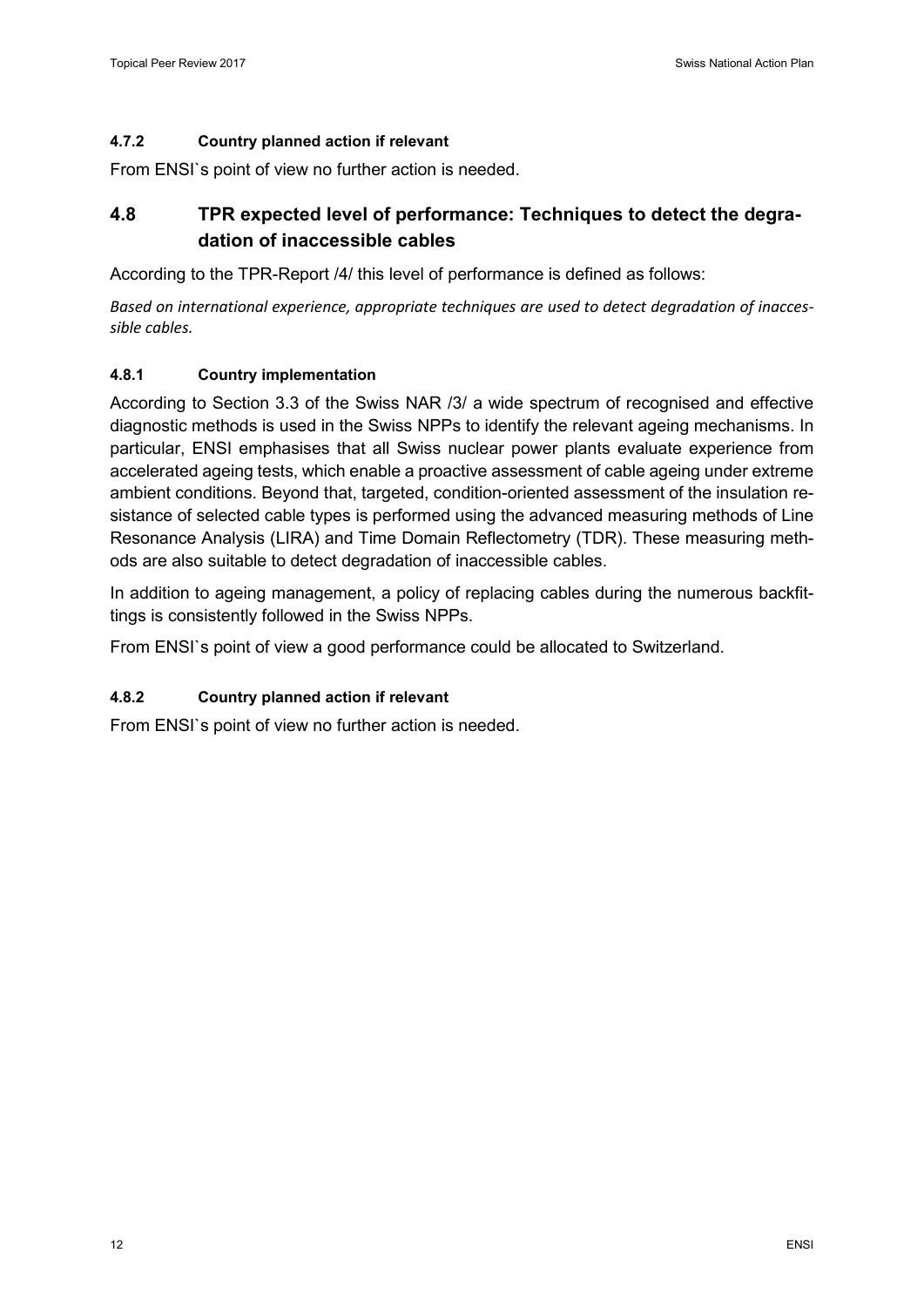### **5 All other generic findings**

The objective of this chapter is to demonstrate that the good practices and good performances allocated to Switzerland as a result of the TPR workshop [/5/](#page-31-4) and documented in the TPR-Report [/4/](#page-31-3) are justified.

### **5.1 Overall Ageing Management Programmes (OAMPs)**

#### **5.1.1 Good practice: External peer review services**

According to the TPR-Report [/4/](#page-31-3) this good practice is defined as follows:

*External peer review services (e.g. SALTO, OSART-LTO, INSARR-Ageing) are used to provide independent advice and assessment of licensees' ageing management programmes.* 

#### *5.1.1.1 Allocation by the TPR*

As a result of the TPR workshop a good practice has been allocated to Switzerland.

#### *5.1.1.2 Country position*

In Section 5.2 of the Swiss NAR /3/ it was stated that potential for improvement in the ageing management of Swiss NPPs was identified by the licensees through the periodic reviews performed by the WANO and IAEA. Within the second phase of the TPR-process (questions and answers on the NAR) ENSI pointed out that although the basic principles and scoping and screening processes of the Swiss AMP and SALTO are similar there are differences in the AMP approach itself which makes it difficult to review the AMP of the Swiss NPPs using the SALTO methodology. From ENSI`s point of view it is more promising to review the Swiss AMPs in the frame of an OSART mission (LTO modul) as already successfully performed for the Mühleberg NPP.

The detailed LTO findings of the mission team addressed several important issues of a comprehensive and effective AMP based on the respective IAEA requirements and recommendations. The mission team came to the overall conclusion that a satisfactory progress has been achieved by the Mühleberg NPP to expand the scope of the existing AMP and to complete the revalidation of the environmental qualification of originally installed safety relevant cables.

From ENSI`s point of view the allocation of the good practice is justified. ENSI does plan to encourage all other licensees to invite such a review in the future.

#### **5.1.2 TPR expected level of performance: Data collection, record keeping and international cooperation**

According to the TPR-Report [/4/](#page-31-3) this expected level of performance is defined as follows:

*Participation in international R&D projects, experience exchange within groups of common reactor design and the use of existing international databases are used to improve the effectiveness of the NPPs OAMP.*

#### *5.1.2.1 Allocation by the TPR*

As a result of the TPR workshop a good performance has been allocated to Switzerland.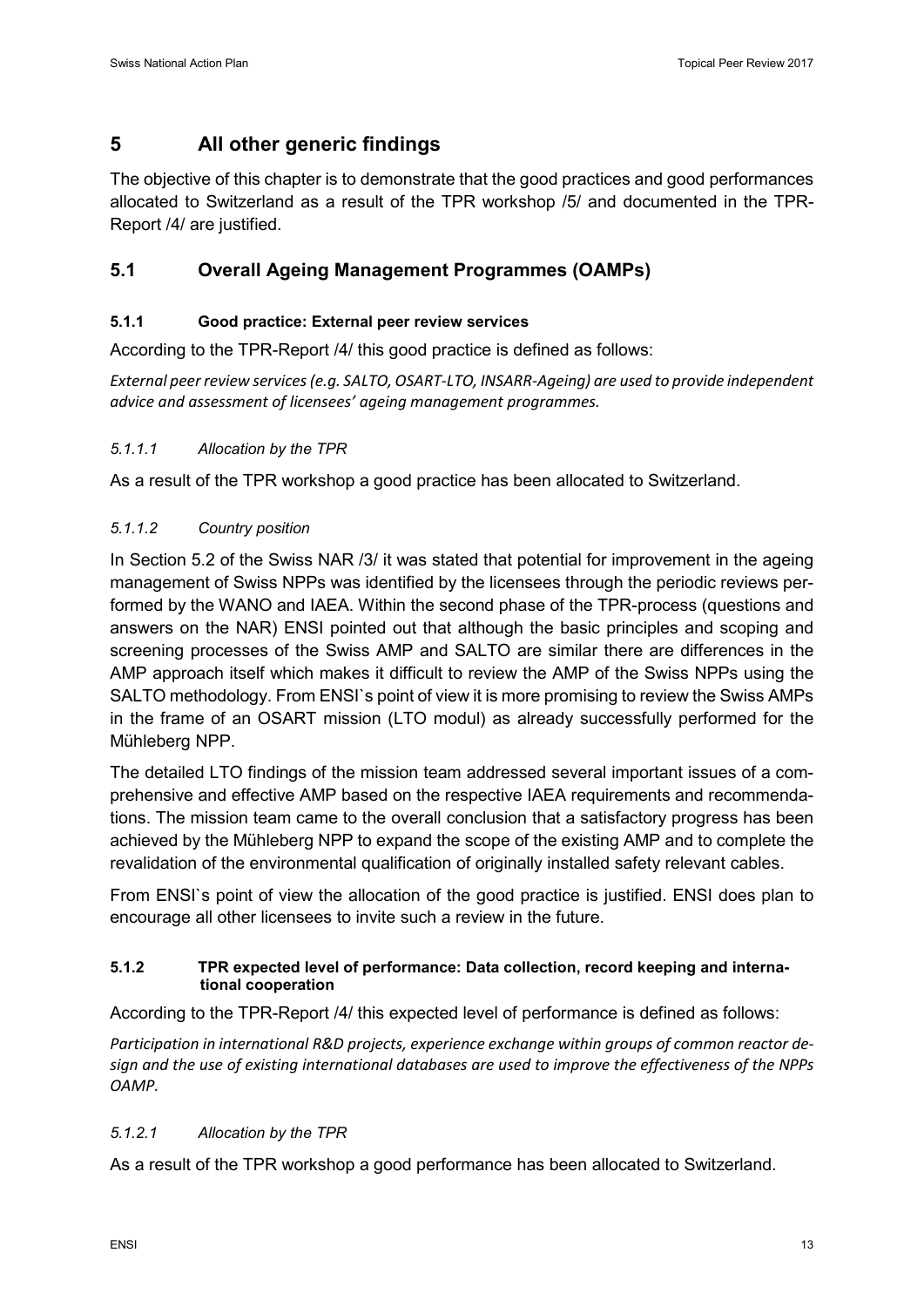#### *5.1.2.2 Country position*

In Section 2.3.2 of the Swiss NAR [/3/](#page-31-2) it was shown that international research programmes were monitored and internal and external operating experience were evaluated systematically by the licensees and by ENSI.

Depending on the design type, Swiss NPPs participate in the on-going research programmes of the Electric Power Research Institute (EPRI), the VGB PowerTech, swissnuclear (sn) and the Paul-Scherrer Institute.

Furthermore, the GSKL expert teams check and evaluate new findings from external sources and committees, information from plant suppliers, or from exchange of technical experience with foreign nuclear power plants. The IAEA's IGALL programme [/13/](#page-31-11) is of particular importance here. On the basis of this evaluation, it is decided whether these findings will be taken into account in the AMP and whether it is necessary to update the specific technical documents (fact sheets, ageing catalogue, ageing dossiers). In addition, operation-induced degradation that has occurred in Swiss NPPs is discussed and evaluated in respect of its relevance for the AMP. The results of this review are presented in summary in the annual reports of the Swiss NPPs.

In addition, Swiss NPPs have access to the results of specific ageing management projects financed by ENSI.

Embedding the AMP in the national and international activities of GSKL's coordination team ensures that the state-of-the-art of science and technology in materials and structural ageing as well as analysis and diagnostic technology will continue to be considered in the future.

From ENSI`s point of view the allocation of the good performance is justified.

#### **5.1.3 TPR expected level of performance: Methodology for scoping the SSCs subject to ageing management**

According to the TPR-Report /4/ the expected level of performance is defined as follows:

*The scope of the OAMP for NPPs is reviewed and, if necessary, updated, in line with the new IAEA Safety Standard after its publication.*

### *5.1.3.1 Allocation by the TPR*

As a result of the TPR workshop an area for improvement has been allocated to Switzerland.

*5.1.3.2 Country position and action*

Please refer to the assessment in Section [3.1.2](#page-11-0) of this report.

#### **5.1.4 TPR expected level of performance: Delayed NPP projects and extended shutdown**

According to the TPR-Report /4/ the expected level of performance is defined as follows:

*During long construction periods or extended shutdown of NPPs, relevant ageing mechanisms are identified and appropriate measures are implemented to control any incipient ageing or other effects.*

#### *5.1.4.1 Allocation by the TPR*

As a result of the TPR workshop a good performance has been allocated to Switzerland.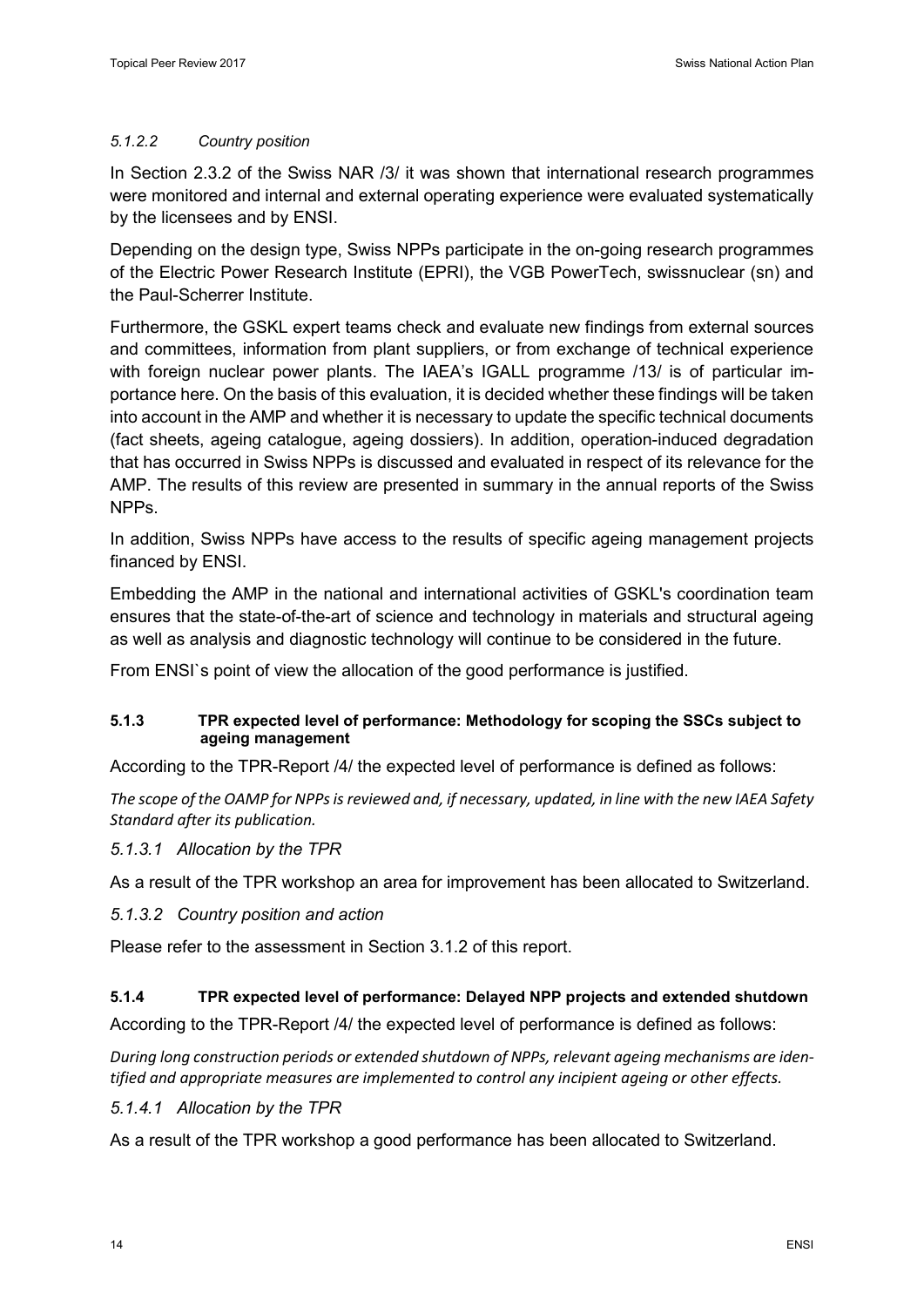### *5.1.4.2 Country position*

In one of the comments on the preliminary findings as presented at the end of the TPR workshop on 18th May 2018 ENSI pointed out that this level of performance have not been addressed in the Swiss NAR [/3/](#page-31-2) because it was not required by the WENRA Technical Specification [/2/](#page-31-1) explicitly. However, during the relatively long outage of Beznau-1 NPP, the licensee has taken measures to protect components (such as keeping vessels filled to prevent exposure to oxygen) and set up an extensive maintenance program. Before restart, numerous inspections and functional tests were carried out. The program for restart was approved and closely monitored by ENSI. With the experience gained through this process, the Swiss licensees have developed a good general understanding of how to handle potential ageing phenomena during long outages.

From ENSI`s point of view the allocation of the good performance is justified.

#### **5.1.5 TPR expected level of performance: Overall Ageing Management Programmes of research reactors**

According to the TPR-Report /4/ the expected level of performance is defined as follows:

*A systematic and comprehensive OAMP is implemented for research reactors, in accordance with the graded approach to risk, the applicable national requirements, international safety standards and best practices.*

#### *5.1.5.1 Allocation by the TPR*

As a result of the TPR workshop this expected level of performance was of no concern for Switzerland.

#### *5.1.5.2 Country position*

As pointed out in Section [1](#page-6-0) of this report the NAcP is restricted to the AMPs of the Swiss NPPs.

### **5.2 Concealed pipework**

#### **5.2.1 Good practice: Use of results from regular monitoring of the condition of civil structures**

According to the TPR-Report /4/ this good practice is defined as follows:

*In addition to providing information on soil and building settlement, the results from regular monitoring of the condition of civil structures are used as input to the ageing management programme for concealed pipework.*

#### *5.2.1.1 Allocation by the TPR*

As a result of the TPR-Workshop no good practice has been allocated to Switzerland.

#### *5.2.1.2 Country position*

Soil and building settlements are measured at regular intervals in Swiss NPPs. At this time, there is no systematic transfer of data into the AMP for concealed pipework. However, the targeted inspections in 2018/2019, which covered inaccessible civil structures and concealed pipework, have shown that there is cooperation between the different sections in the Swiss NPPs. Furthermore, the typical range of soil and building settlement is small compared to displacements considered in dynamic analyses, for example in seismic analyses for buildings,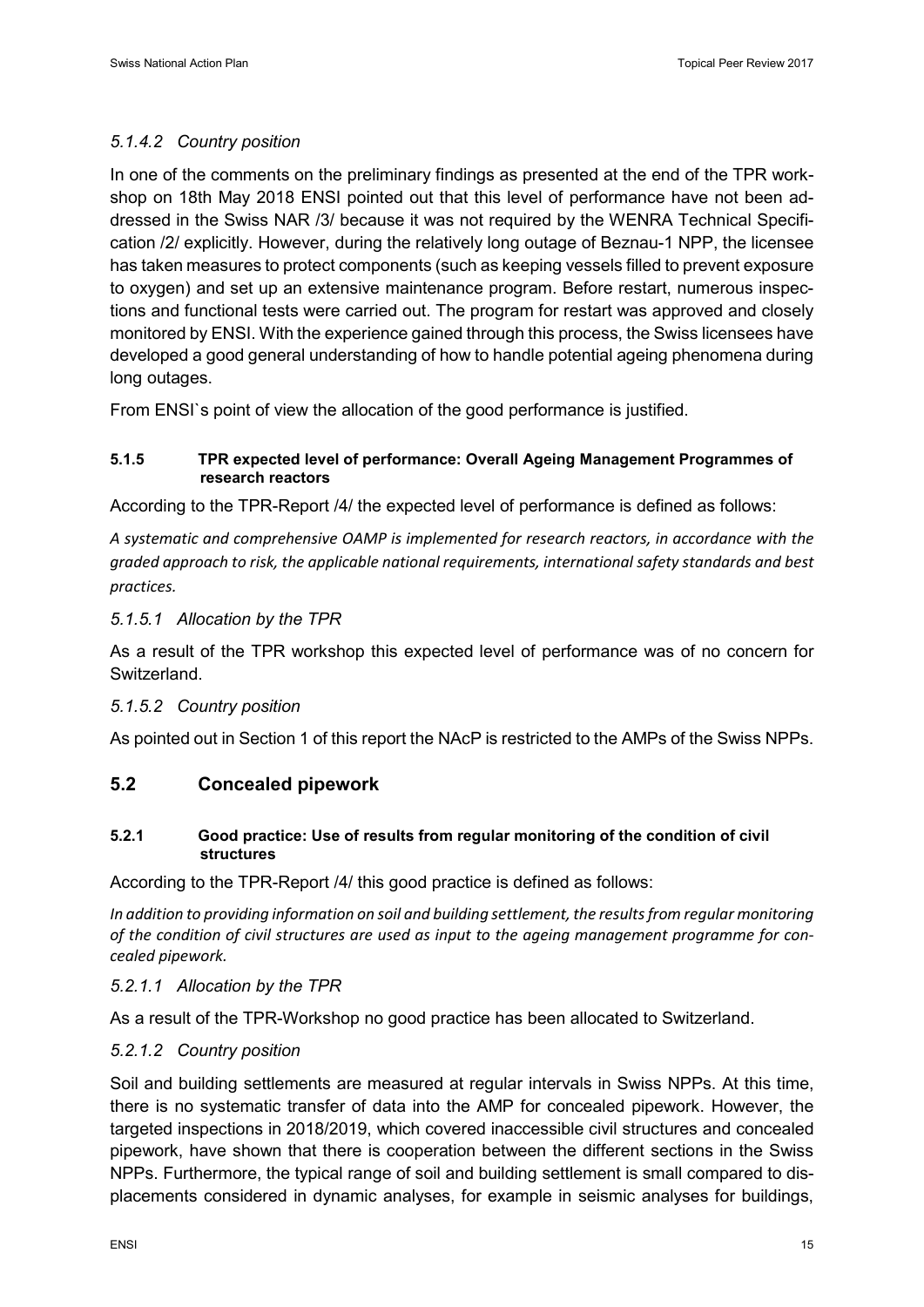supports and pipework. From ENSI`s point of view this suggests a robust design of junctions and penetrations.

#### **5.2.2 Good practice: Performance checks for new or novel materials**

According to the TPR-Report /4/ this good practice is defined as follows:

*In order to establish the integrity of new or novel materials, sections of pipework are removed after a period of operation and inspected to confirm the properties are as expected.*

#### *5.2.2.1 Allocation by the TPR*

As a result of the TPR workshop a good practice has been allocated to Switzerland.

#### *5.2.2.2 Country position*

Section 4.1 of the Swiss NAR /3/ describes different approaches in the Swiss NPPs to confirm that the properties of pipework sections are as expected. For example:

- Gösgen NPP refers to the already performed replacement of ferritic pipe sections with austenitic stainless steel where pipes are buried. Moreover, for selected, originally uncoated pipes, the inner surface has been protected by a polyethylene (PE) liner or by an epoxy resin coating.
- Beznau NPP also carried out a partial replacement of ferritic pipe sections with austenitic stainless steel for the service water system.
- In Mühleberg NPP, for the plastic pipes of the emergency cooling water system, compliance with the required material properties is checked annually using retained samples from the manufacturing batch which were stored in the river water. It is therefore possible to detect ageing-induced changes in the material properties in a timely manner.

From ENSI`s point of view the allocation of the good practice is justified.

#### **5.2.3 TPR expected level of performance: Inspection of safety-related pipework penetrations**

According to the TPR-Report /4/ this expected level of performance is defined as follows:

*Inspection of safety-related pipework penetrations through concrete structures are part of ageing management programmes, unless it can be demonstrated that there is no active degradation mechanism.*

#### *5.2.3.1 Allocation by the TPR*

As a result of the TPR workshop a good performance has been allocated to Switzerland.

### *5.2.3.2 Country position*

In Section 4.1 of the Swiss NAR /3/ it was stated that concrete-embedded classified piping sections, especially in the area of building penetrations, were not given further consideration because the inaccessible sections are very short and the external surfaces are not subject to relevant ageing mechanisms. In the plant-specific AMP, these pipe sections are not handled any differently from the accessible pipe sections of the respective systems. No safety-relevant oil, fuel or compressed air lines are routed such that they are inaccessible.

Furthermore the results of the targeted inspections carried out in 2018 and 2019 indicated that safety-related pipework penetrations are covered by periodic walk downs of the individual systems.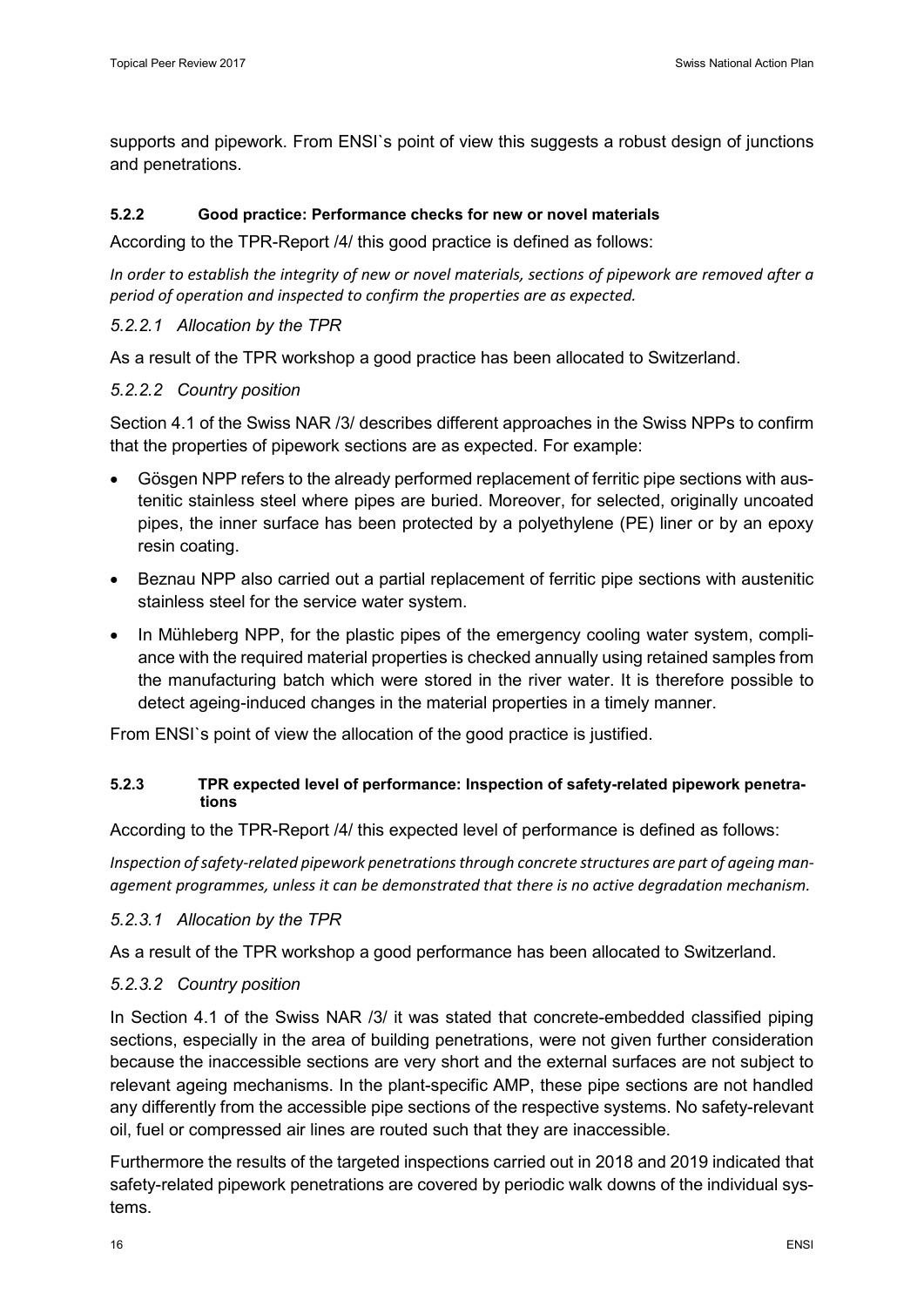From ENSI`s point of view the allocation of the good performance is justified.

#### **5.2.4 TPR expected level of performance: Scope of concealed pipework included in AMPs**

According to the TPR-Report /4/ this expected level of performance is defined as follows:

*The scope of concealed pipework included in ageing management includes those performing safety functions, and also non-safety-related pipework whose failure may impact SSCs performing safety functions.* 

### *5.2.4.1 Allocation by the TPR*

As a result of the TPR workshop an area for improvement has been allocated to Switzerland.

*5.2.4.2 Country position and action* 

Please refer to the assessment in Section [3.2.2](#page-11-1) of this report.

### **5.2.5 TPR expected level of performance: Opportunistic inspections**

According to the TPR-Report /4/ this expected level of performance is defined as follows:

Opportunistic inspection of concealed pipework is undertaken whenever the pipework becomes accessible for other purposes.

### *5.2.5.1 Allocation by the TPR*

As a result of the TPR workshop an area for improvement has been allocated to Switzerland.

*5.2.5.2 Country position*

Please refer to the assessment in Section [3.2.4](#page-12-0) of this report.

### **5.3 Reactor pressure vessel**

### **5.3.1 Good practice: Hydrogen water chemistry**

According to the TPR-Report /4/ this good practice is defined as follows:

*Hydrogen Water Chemistry (HWC) is used in BWRs which may be sensitive to Intergranular Stress Corrosion Cracking*

### *5.3.1.1 Allocation by the TPR*

As a result of the TPR workshop a good practice has been allocated to Switzerland.

### *5.3.1.2 Country position*

In Section 5.2 of the Swiss NAR /3/ it was stated that, as a preventive measure, both Swiss BWR (Mühleberg and Leibstadt) are operated with optimised water chemistry, in that a hydrogen operating mode with additional noble metal injection is applied. Consequently, the susceptibility to stress corrosion cracking of components made of austenitic steels and nickel based alloys is reduced. Both NPPs consider the use of the hydrogen operating mode as effective.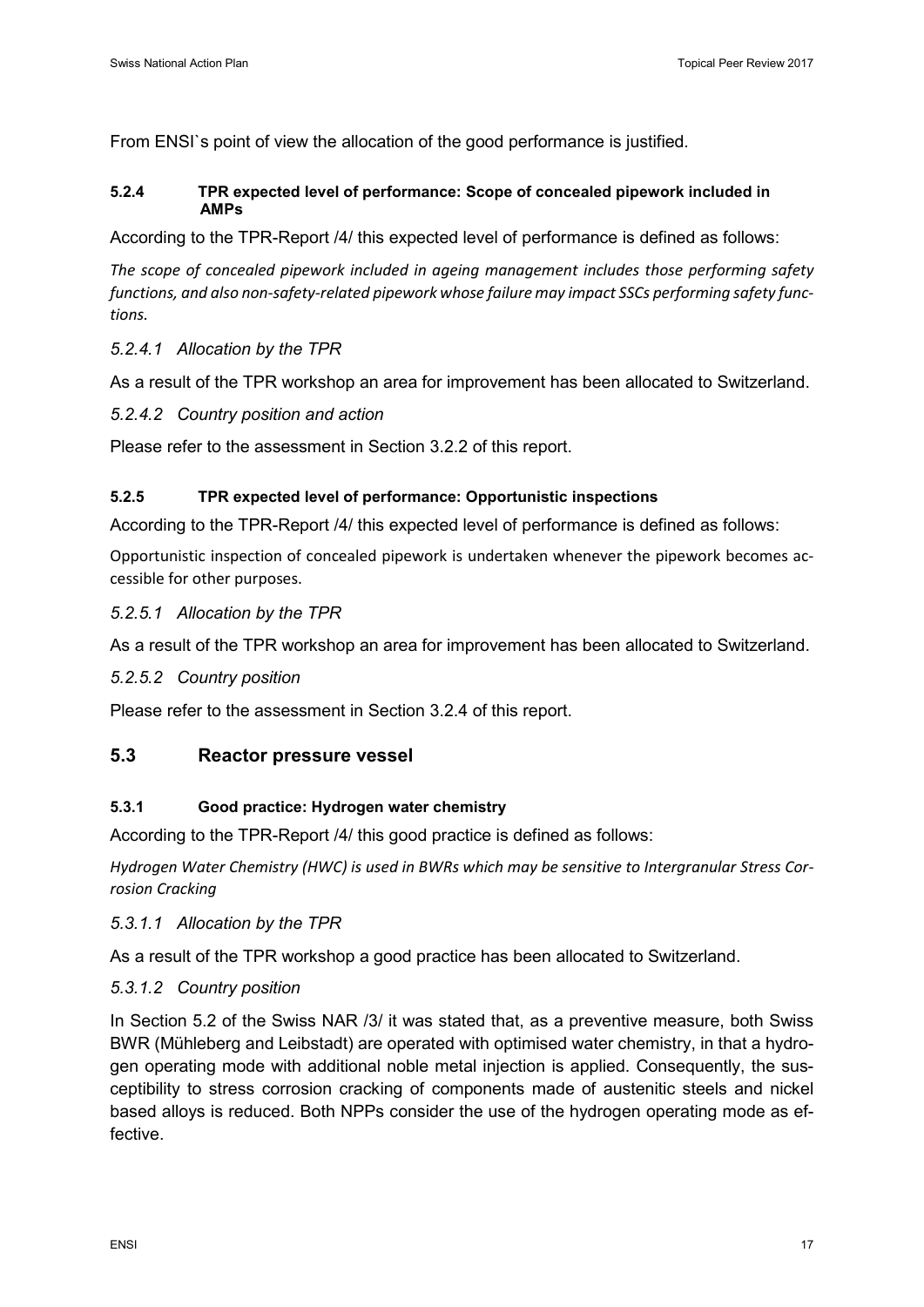According to Section 5.1 of the Swiss NAR [/3/](#page-31-2) the BWR plants switched to hydrogen water chemistry control (HWC) around 2000, which since 2005 has been supplemented by noble metal injection with platinum (OLNC™ process - Online Noble Chem).

From 2010 to 2018 the OLNC-procedures were optimized based on results from PSI (Paul Scherrer Institute) research projects NORA I to III. It is worth mentioning that these optimized ONLC strategies significantly increased the effectiveness of hydrogen injection, while the simple HWC was not yet fully satisfactory. The higher effectiveness of optimized OLNC can be demonstrated by the measurement of the electrochemical potential. The nearly complete stagnation of core shroud crack propagation at the Mühleberg NPP after 2009 is further evidence of its effectiveness.

From ENSI`s point of view the allocation of the good practice is justified.

#### **5.3.2 Good practice: Implementation of a shield**

According to the TPR-Report /4/ this good practice is defined as follows:

*Shielding in the core of PWRs with relatively high fluence is implemented to preventively reduce neutron flux on the RPV wall.*

#### *5.3.2.1 Allocation by the TPR*

As a result of the TPR-Workshop no good practice has been allocated to Switzerland.

#### *5.3.2.2 Country position*

From ENSI`s point of view usage of shielding rods is not considered an effective measure to reduce neutron flux on the RPV wall of the Swiss NPPs. Instead, according to Section 5.2 of the Swiss NAR /3/, all Swiss NPPs started early with the usage of low leakage core configurations.

#### **5.3.3 TPR expected level of performance: Volumetric inspection for nickel base alloy penetration**

According to the TPR-Report /4/ this expected level of performance is defined as follows:

*Periodic volumetric inspection is performed for nickel base alloy penetrations which are susceptible to Primary Water Stress Corrosion Cracking for PWRs to detect cracking at as early a stage as possible.*

#### *5.3.3.1 Allocation by the TPR*

As a result of the TPR workshop a good performance has been allocated to Switzerland.

#### *5.3.3.2 Country position*

In Section 5.1 of the Swiss NAR /3/ it was stated that the in-service inspection programme includes ultrasonic testing (UT) and eddy current testing (ET) of the RPV circumferential welds and, where present, also the vertical welds of the cylindrical shell and on the head and bottom, the nozzle welds, dissimilar metal welds and welds of the 'safe ends'.

Within the second phase of the TPR-process (questions and answers on the NAR) ENSI pointed out that as long as there is no active ageing mechanism identified, inspection intervals are applied as specified in SVTI specification NE-14, which is based on international Codes and Standards (in particular ASME XI). When evidence of potentially progressing damage is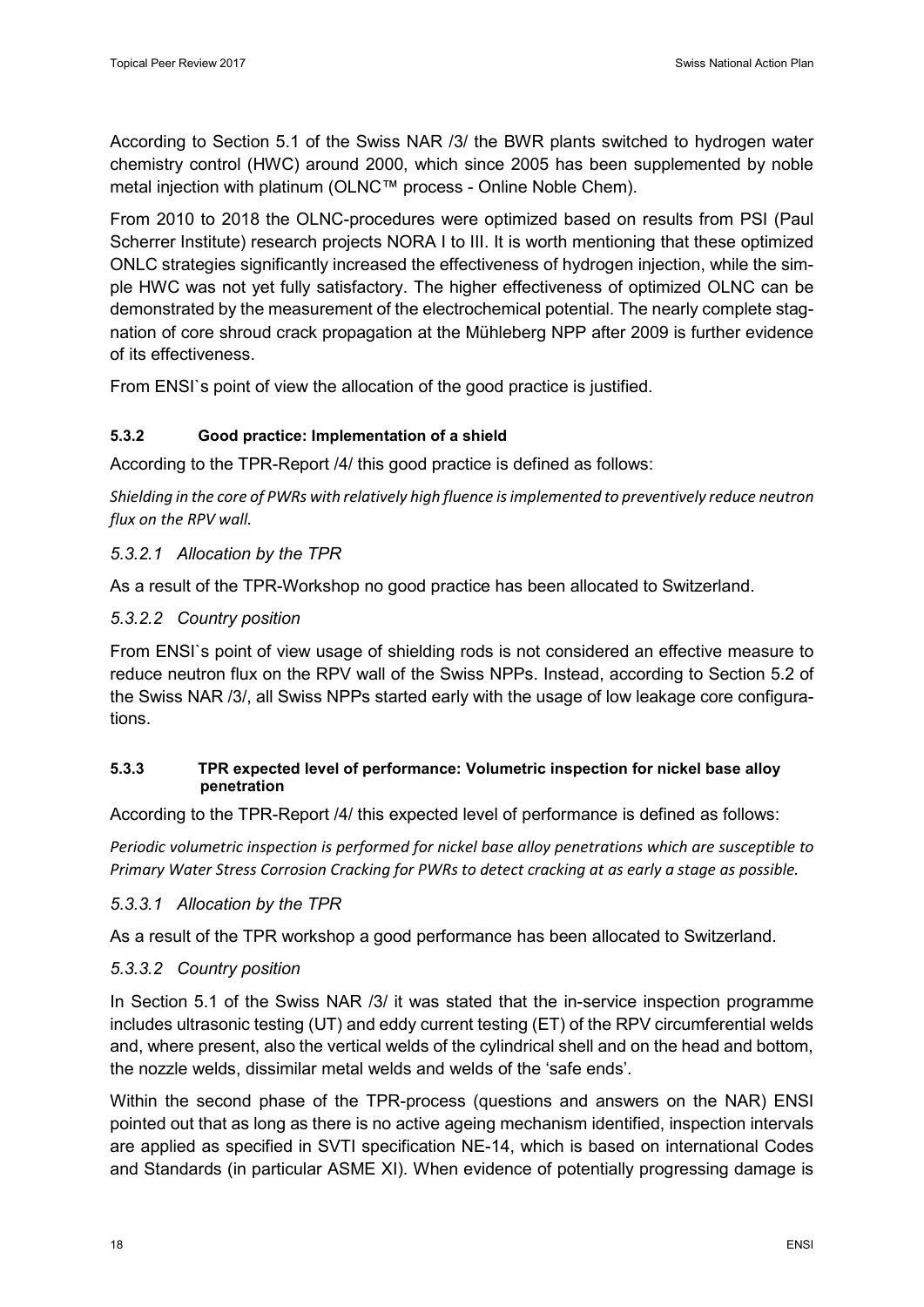found, inspection intervals may be adjusted as necessary to ensure that existing flaws do not exceed the acceptability limits before the next inspection.

As example, in the Leibstadt NPP, after detection of stress corrosion cracking at a feed water nozzle and repair by a full structural weld overlay (FSWOL), an updated maintenance concept was prepared, which includes according to Section 5.2 of the Swiss NAR /3/ shorter inspection intervals and special mitigative actions (MSIP, Mechanical Stress Improvement Process).

In Beznau NPP the RPV closure heads were replaced. The replacement heads consist of the less susceptible Inconel 690 and Inconel 52 for the head penetrations.

From ENSI`s point of view the allocation of the good performance is justified.

#### **5.3.4 TPR expected level of performance: Non-destructive examination in the base material of beltline region**

According to the TPR-Report /4/ this expected level of performance is defined as follows:

*Comprehensive NDE is performed in the base material of the beltline region in order to detect defects* 

#### *5.3.4.1 Allocation by the TPR*

As a result of the TPR workshop a good performance has been allocated to Switzerland.

#### *5.3.4.2 Country position*

In 2015, ultrasonic measurements were carried out on the RPV base metal in all Swiss NPPs.

In Section 5.1 of the Swiss NAR /3/ it was stated that in the RPV of unit 1 of Beznau NPP indications were detected. Between 2015 and 2018 the root cause and the characteristics of the inclusions and their potential effects on structural integrity and embrittlement behaviour were investigated comprehensively within the framework of a safety case. The indications can be traced back to aluminium oxide non-metallic inclusions from manufacture.

Within the second phase of the TPR-process (questions and answers on the NAR) ENSI pointed out that the review of the safety case for Beznau unit 1 by ENSI and its external experts was completed early in 2018. It was concluded that the non-metallic inclusions do not have a negative impact on RPV integrity or irradiation embrittlement.

In 2022, a follow-up UT inspection in the base material of beltline region of Beznau unit 1 is planned to confirm stability of the high-amplitude indications.

From ENSI`s point of view the allocation of the good performance is justified.

#### **5.3.5 TPR expected level of performance: Environmental effect of the coolant**

According to the TPR-Report /4/ this expected level of performance is defined as follows:

*Fatigue analyses have to take into account the environmental effect of the coolant.*

#### *5.3.5.1 Allocation by the TPR*

As a result of the TPR workshop a good performance has been allocated to Switzerland.

#### *5.3.5.2 Country position*

In Appendix 6 of the regulatory guideline on ageing management for NPPs (ENSI-B01 [/6/\)](#page-31-6) the requirements for fatigue monitoring and assessment are defined.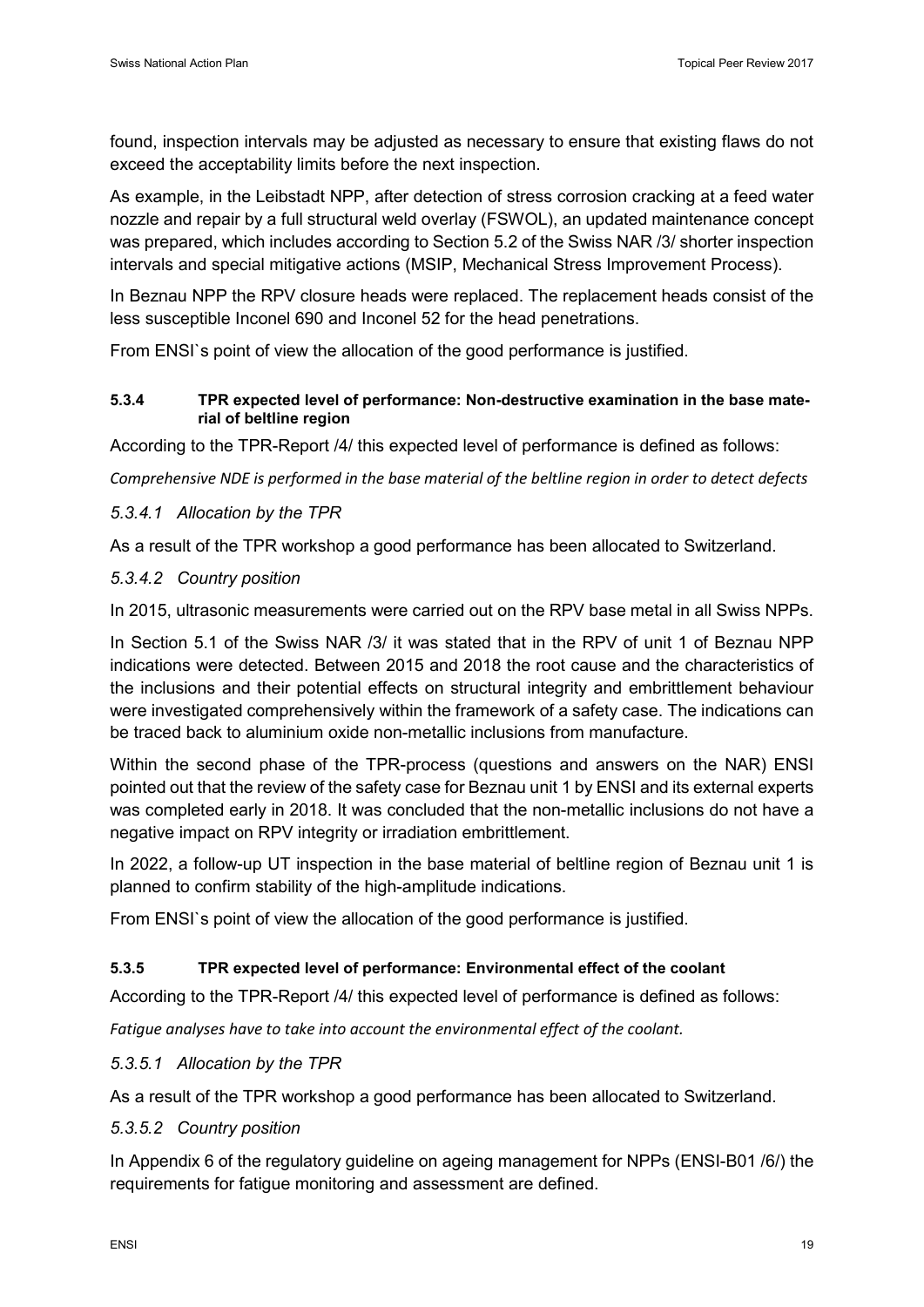In Section 5.1 of the Swiss NAR /3/ it was stated that guideline ENSI-B01 specifies the cases in which the influence of the reactor coolant must be considered according to NUREG/CR-6909 [/10/.](#page-31-12) The next update of guideline ENSI-B01 will take into account the recently revised version of NUREG/CR-6909 [/14/.](#page-31-13)

From ENSI`s point of view the allocation of the good performance is justified.

#### **5.3.6 TPR expected level of performance: Suitable and sufficient irradiation specimens**

According to the TPR-Report /4/ this expected level of performance is defined as follows:

*For new reactors, suitable and sufficient irradiation specimens and archive materials are provided to support the reactor through its full operational life.*

#### *5.3.6.1 Allocation by the TPR*

As a result of the TPR workshop this expected level of performance was of no concern for Switzerland.

#### *5.3.6.2 Country position*

As pointed out in Section [1](#page-6-0) of this report the NAcP is restricted to the AMPs of the Swiss NPPs.

### **5.4 Concrete containment structure**

#### **5.4.1 Good practice: Monitoring of concrete structures**

According to the TPR-Report /4/ this good practice is defined as follows:

*Complementary instrumentation is used to better predict the mechanical behaviour of the containment and to compensate for loss of sensors throughout the life of the plant.* 

#### *5.4.1.1* Allocation by the TPR

As a result of the TPR-Workshop no good practice has been allocated to Switzerland.

### *5.4.1.2* Country position

The concrete containment structures in Swiss NPPs are not part of the primary containment. They protect the reactor coolant systems against external loads, such as wind, flooding, impact forces or earthquakes. The pressure boundaries are formed by steel shells. Monitoring by leak rate tests and instrumentation is focused on the steel containment structures.

The concrete structures in the Swiss NPPs are not equipped with embedded strain gauges or instrumentation for permanent settlement measurements. The aging management of the concrete structures is based mainly on visual inspections, complemented with non-destructive onsite and laboratory measurements of structural properties. Settlements of concrete structures are measured by conventional survey systems in the scope of AMP every 5 to 10 years.

From ENSI`s point of view the installation of sensors, embedded in or on the surface of concrete structures, may be taken into consideration for new concrete structures in operating plants if exceptionally high demands are specified.

#### **5.4.2 Good practice: assessment of inaccessible and/or limited access structures**

According to the TPR-Report /4/ this expected level of performance is defined as follows: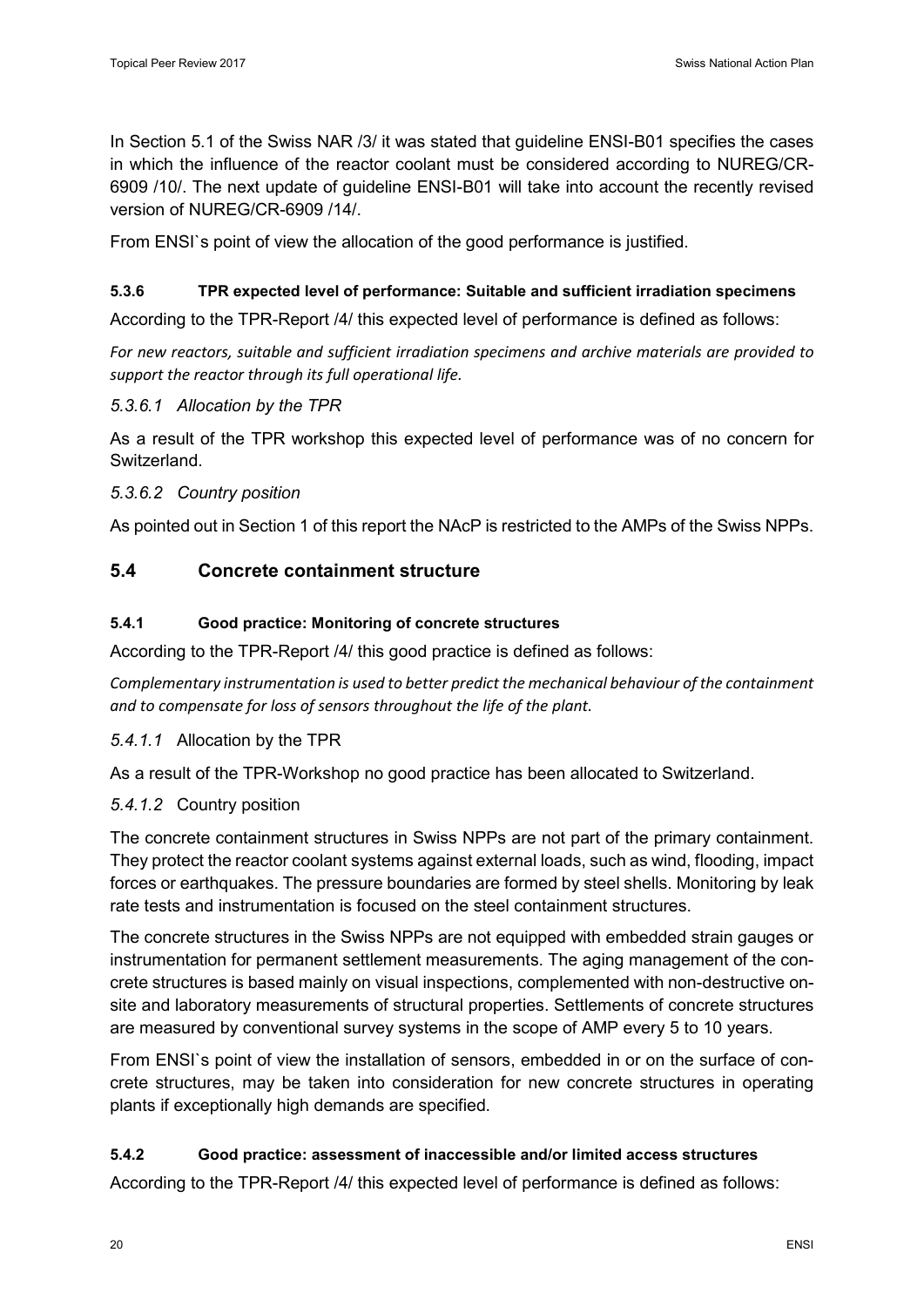*A proactive and comprehensive methodology is implemented to inspect, monitor and assess inaccessible structures or structures with limited access.*

#### *5.4.2.1 Allocation by the TPR*

As a result of the TPR workshop a good practice has been allocated to Switzerland.

### *5.4.2.2 Country position*

In Section 7.3 of the Swiss NAR /3/ ENSI pointed out that the GSKL civil engineering guide [/12/](#page-31-7) was extended with respect to the monitoring of inaccessible or difficult to access structural components, as for example the outer surfaces of earth-covered components, groundwater seals or concrete-encased tendons.

As described in chapter [2.5.2](#page-10-0) of this report ENSI had performed inspections related to inaccessible structures at the site of all Swiss NPPs. The results of those inspections confirmed that

- operator's inspections of inaccessible structural components are carried out on time according to inspection planning,
- construction work is consistently used to inspect normally inaccessible structural components (opportunistic inspections),
- accessible structural components are in good condition and are representative for the inaccessible structural components.

From ENSI`s point of view the allocation of the good performance is justified.

### **5.4.3 TPR expected level of performance: Monitoring of pre-stressing forces**

According to the TPR-Report /4/ this expected level of performance is defined as follows:

*Pre-stressing forces are monitored on a periodic basis to ensure the containment fulfils its safety function.*

### *5.4.3.1 Allocation by the TPR*

As a result of the TPR workshop this expected level of performance was of no concern for Switzerland.

#### *5.4.3.2 Country position*

From ENSI`s point of view this expected level of performance is of less significance for the Swiss NPPs because the containment structures are not equipped with pre-stressing systems.

A partial exception exists in the reactor buildings of units I and II of Beznau NPP. Here the reinforced concrete ring between the dome and the outer cylinder is pre-stressed. The tendons and the anchor heads are grouted in the concrete. The annular girder is pre-stressed with 14 tendons, has a height of approximately 6 m and a thickness of 1.70 m. The anchor heads are arranged at 8 circumferential points. The anchor heads with the lowest measured potentials (and therefore the highest probability of corrosion) were exposed. The observed condition of the anchor heads confirmed the results of the potential field measurements and supported conclusions concerning the condition of the non-exposed steel parts. The condition is fine and no further measures are implemented. There is no need for a live monitoring system.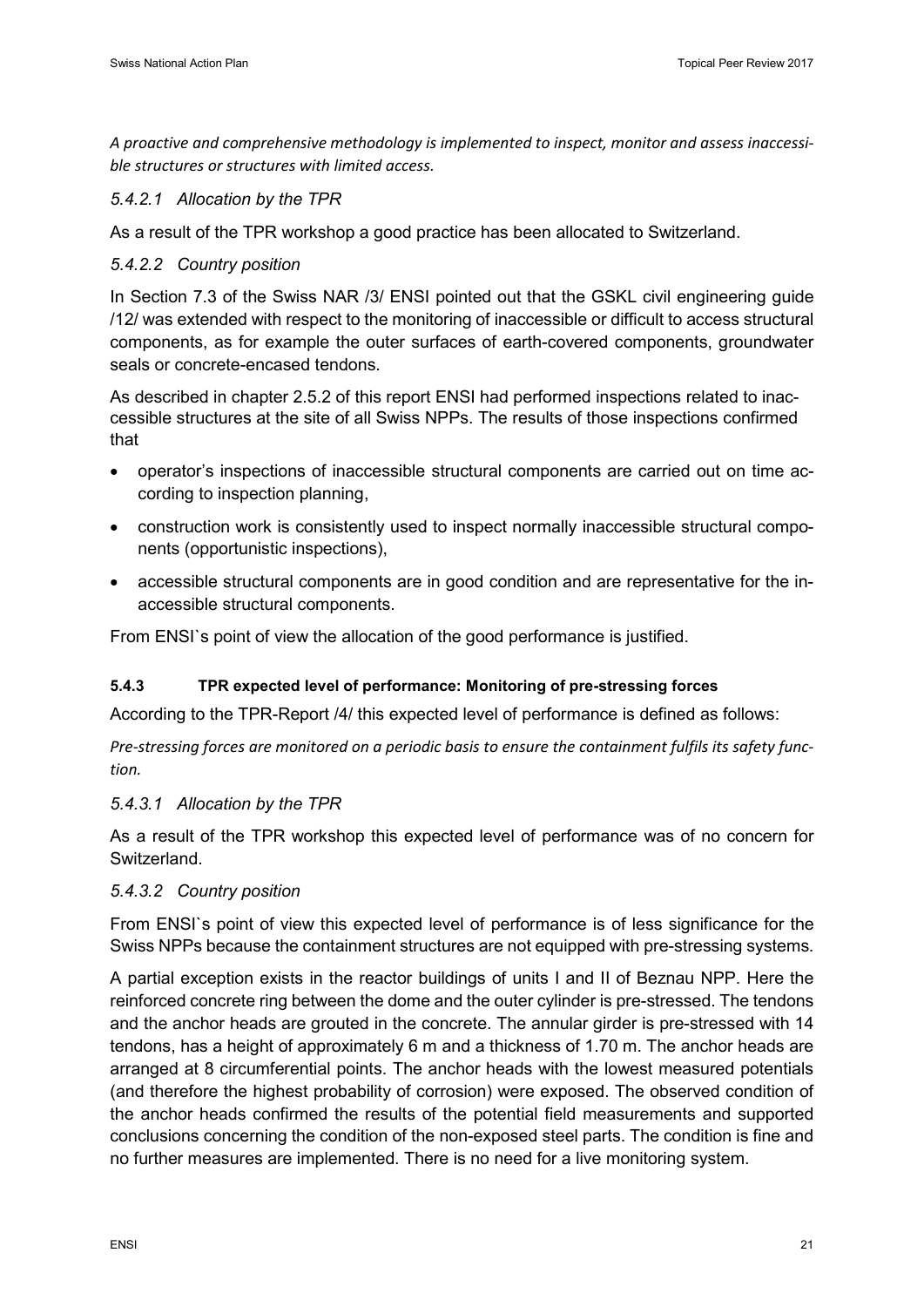### **6 Status of the implementation of the NAcP**

### **6.1 Action 1: Revision of Guideline ENSI-B02**

According to section 2.1.2 of this report, the annual reporting of the Swiss nuclear facilities regarding aging management is to be further harmonized and the requirements for the evaluation of national and international operating experience as well as for the demonstration of the effectiveness of the aging management programme are to be specified more precisely. In line with this goal chapter 4.7 of guideline ENSI-B02 "Periodic reporting by the nuclear installations" has been revised in 2020.

The topics to be dealt with in the annual overview on aging monitoring have been divided according to guideline ENSI-B01 "Ageing Management" into three sub-chapters due to subjectspecific features:

- Aging monitoring of civil structures
- Aging monitoring of electrical components
- Aging monitoring of mechanical systems and components

The structure of each sub-chapter is based on the specifications from the German safety rules of the Nuclear Committee (KTA) KTA 1403 "Ageing Management in Nuclear Power Plants", version 2017-11.

The following changes were implemented in guideline ENSI-B02:

- 1. The way in which new or changed fact sheets are to be documented has been clarified.
- 2. The information sources that are to be used at least for the evaluation of the external operating experience have been defined.
- 3. The topics to be evaluated as part of the monitoring of the state of art in science and technology have been expanded with focus on long-term plant operation.
- 4. The knowledge gained from points 2. and 3. are to be assessed with regard to the timeliness and completeness of the fact sheets.
- 5. The evaluation of the effectiveness of the aging monitoring programme is to be assessed on the basis of the trend of findings from maintenance within a period of several years.

In addition, for mechanical components a limit was set for the fatigue-related stresses to be documented (increase in the degree of total exhaustion larger than 5%).

The revised guideline ENSI-B02 has been issued in February 2021. The annual safety reports are to be adapted by the Swiss NPPs in accordance with the revised guideline.

*Overall, Action 1 of the Swiss NAcP has been fully implemented.* 

### **6.2 Actions 2 and 3: Revision of Guideline ENSI-B01**

According to sections 3.1.2 and 3.2.2 of this report, guideline ENSI-B01 "Ageing Management" has to be checked whether the process to identify SSCs subject to ageing management (scoping process) is in line with the recommendations of the new IAEA Safety Guide SSG-48 (Action 2) and the requirements on ageing management for concealed pipework in the Swiss NPPs are to be explicitly specified in the next revision of this regulatory guideline (Action 3).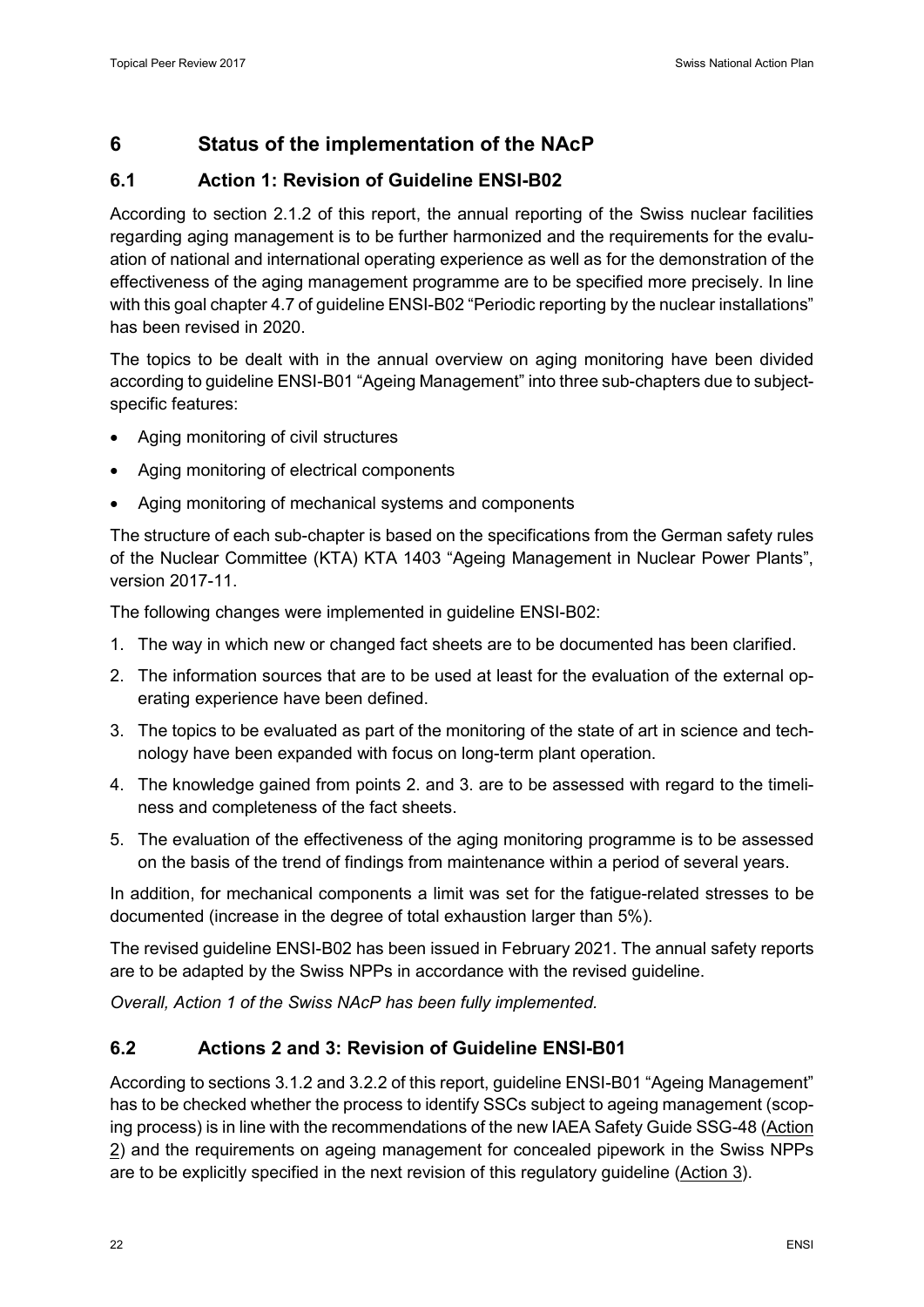The revision of guideline ENSI-B01 was originally planned for the end of 2021. Due to the high workload and the associated delay in developing the specification for the revision of guideline ENSI-B01, this goal can no longer be achieved. In addition to the originally planned revision of the content, the structure of the guideline has to be adapted to the applicable requirements for new guidelines.

In preparation for developing the specification, ENSI organized two meetings in 2020 with the GSKL expert team of the mechanical departments to discuss improvements that should be implemented in the GSKL guide for ageing management of mechanical components. Based on the agreements made there, the GSKL guide has been updated by the GSKL expert team in February 2021. The following additions and adjustments have been made:

- Inclusion of piping of safety classes 1 to 3 with small diameters (< DN50) in the ageing management programme;
- Identification of concealed pipework in the existing fact sheets for mechanical systems and determination of how these components are to be monitored.

*With the addition and adaption of the GSKL Guide for ageing management of mechanical components, an important sub-goal was achieved. Based on this, the fact sheets for safety relevant mechanical systems are updated accordingly.*

In the meantime, the specification for the revision of guideline ENSI-B01 was approved by the ENSI-internal committee at the beginning of 2021. The most important issues to be incorporated into guideline ENSI-B01 are:

- Implementation of the recommendations of the Topical Peer Review for targeted ageing monitoring of concealed pipework;
- Consideration of the recommendations of the new IAEA Safety Guide SSG-48 "Aging Management and Development of a Program for Long Term Operation of Nuclear Power Plants" (in particular expansion of the scope of mechanical components to be monitored);
- Completion of the ageing monitoring of selected components of safety class 4 (in particular those components that have to be considered in the radiological analysis);
- Inclusion of small piping (< DN 50) in the ageing monitoring programme;
- Update of Annex 6 "Fatigue Monitoring" considering the insights from the report of U.S. NRC NUREG / CR-6909, Rev. 1, "Effect of LWR Water Environments on the Fatigue Life of Reactor Materials" - Final Report.

Based on the approved specification the revision of guideline ENSI-B01 has started. From ENSIs point of view end of 2022 seems to be a realistic time to issue the revised guideline. The date in table of section 7 of this report has been adjusted accordingly.

*Overall, Actions 2 and 3 of the Swiss NAcP have been implemented partially. Both actions will be fully implemented before the deadline for the next report on the implementation of the National action plan at the end of 2023.*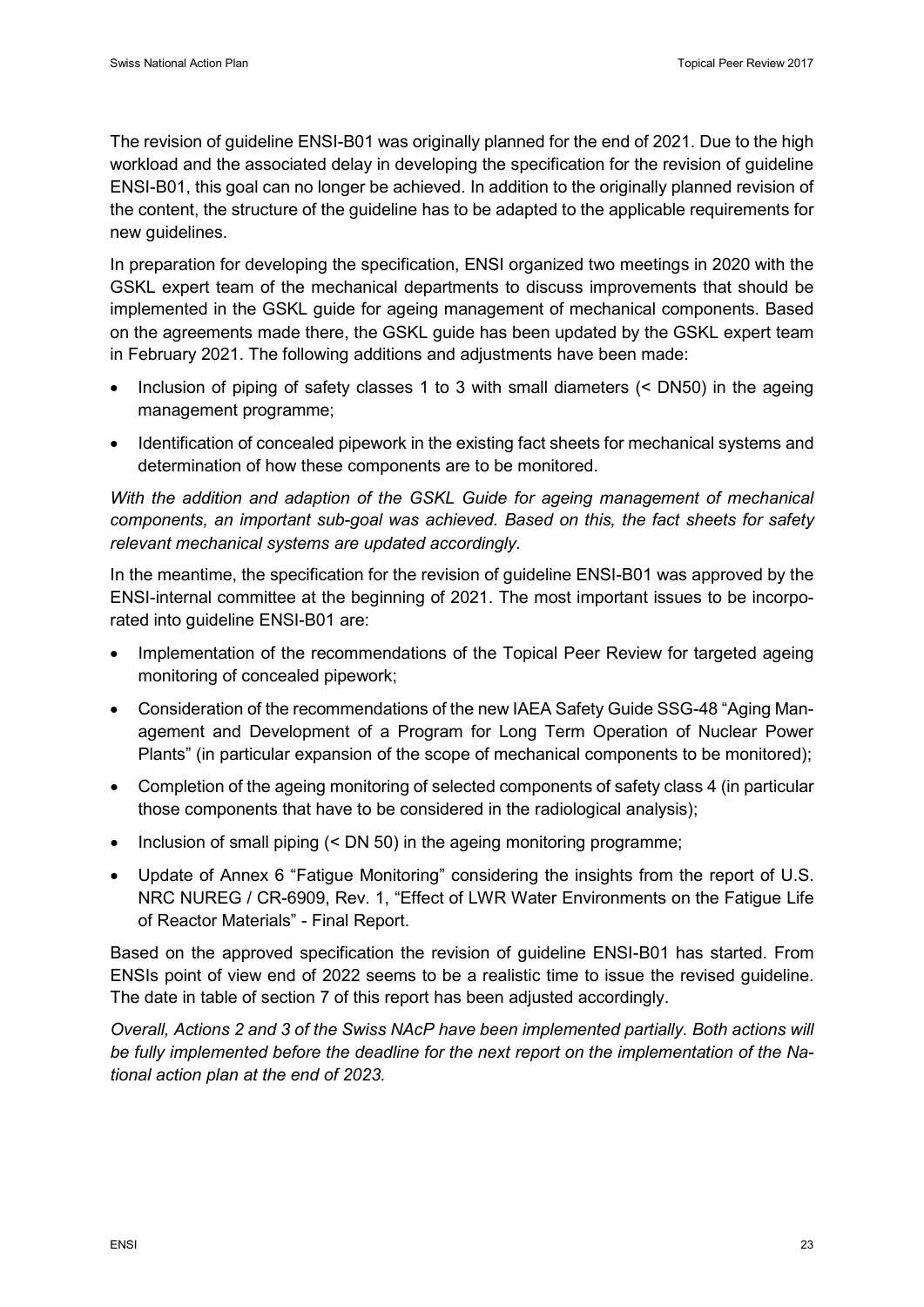## **7 Table: Summary of the planned actions**

| <b>Installation</b> | <b>Thematics</b>      | <b>Finding</b>                                                                                                                                                                                                                               | <b>Planned action</b>                                                                                                                                                | <b>Deadline</b>                   | Regulator's<br>Approach<br>to<br><b>Monitoring</b>                                                                                                                                                                                                                                              |
|---------------------|-----------------------|----------------------------------------------------------------------------------------------------------------------------------------------------------------------------------------------------------------------------------------------|----------------------------------------------------------------------------------------------------------------------------------------------------------------------|-----------------------------------|-------------------------------------------------------------------------------------------------------------------------------------------------------------------------------------------------------------------------------------------------------------------------------------------------|
| <b>All NPPs</b>     | <b>OAMPs</b>          | Further harmonisation of the an-<br>nual reporting on the state of the<br>OAMPs among the Swiss NPPs.                                                                                                                                        | Guideline ENSI-B02 shall be re-<br>vised (see Section 2.1.2).                                                                                                        | End of 2020                       | The 2021 annual safety re-<br>ports have to be adapted by<br>the Swiss NPPs in accordance<br>with the revised guideline.                                                                                                                                                                        |
| <b>All NPPs</b>     | <b>OAMPs</b>          | The scope of the OAMPs is re-<br>viewed and, if necessary, updated,<br>in line with the new IAEA Safety<br>Guide SSG-48.                                                                                                                     | Guideline ENSI-B01 shall be re-<br>vised (see Section 3.1.2).                                                                                                        | End of 2021<br>End of 2022        | The scope of the OAMPs have<br>to be adapted by the Swiss<br>NPPs, if necessary, in accord-<br>ance with the revised guide-<br>line.                                                                                                                                                            |
| All NPPs            | Concealed<br>pipework | Extension of the regulatory efforts<br>regarding ageing management in<br>order to make sure that all safety-<br>relevant concealed piping systems<br>are included and are covered by<br>suitable maintenance and inspec-<br>tion programmes. | Requirements for ageing man-<br>agement of concealed pipework<br>shall be explicitly addressed in<br>the next revision of guideline<br>ENSI-B01 (see Section 3.2.2). | End of 2021<br><b>End of 2022</b> | The GSKL Guide for the devel-<br>opment of fact sheets for<br>ageing management of me-<br>chanical engineering compo-<br>nents and the content of the<br>fact sheets for safety relevant<br>systems have to be adapted<br>by the Swiss NPPs in accord-<br>ance with the revised guide-<br>line. |
| All NPPs            | Concealed<br>pipework | The scope of concealed pipework<br>shall include those performing<br>safety functions, and also non-<br>safety-related pipework whose<br>failure may impact SSCs perform-<br>ing safety functions.                                           |                                                                                                                                                                      |                                   |                                                                                                                                                                                                                                                                                                 |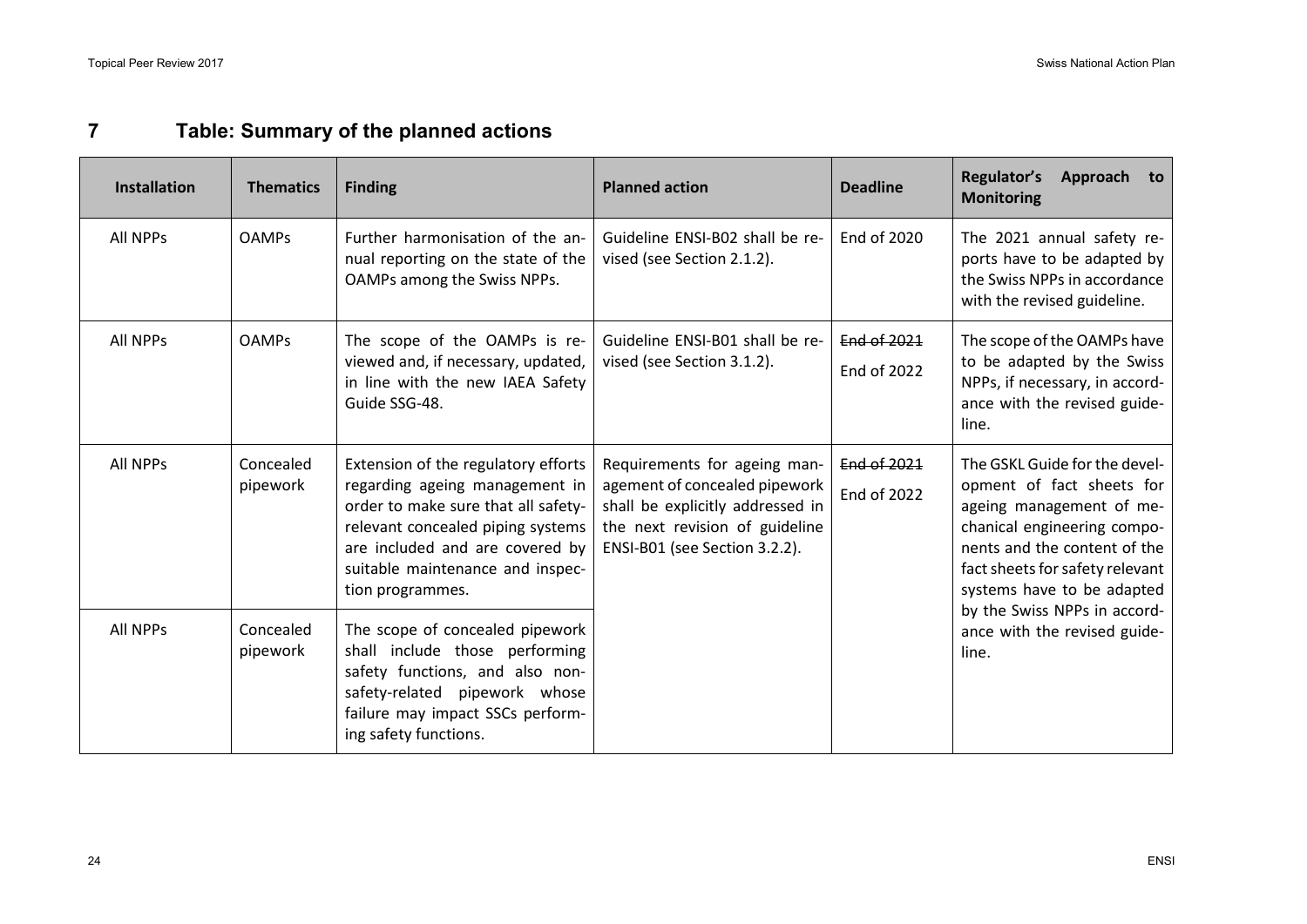### **8 Abbreviations**

- ASTM: American Society for Testing and Materials
- AMP: Ageing Management Programme
- PWR: Pressurised Water Reactor
- ENSI: Swiss Federal Nuclear Safety Inspectorate
- EPRI: Electric Power Research Institute
- GSKL: Group of Swiss NPP Managers
- IAEA: International Atomic Energy Agency
- IEEE: Institute of Electrical and Electronics Engineers
- KTA: Nuclear Safety Standards Commission (Germany)
- NAcP: National Action Plan
- NAR: National Assessment Report
- NDT: Non-Destructive Testing
- OECD/NEA: Organisation for Economic Co-operation and Development/Nuclear Energy Agency
- PSI: Paul Scherrer Institute (Switzerland)
- PTS: Pressurized Thermal Shock.
- RPV: Reactor Pressure Vessel
- SSC: Structures, Systems and Components
- SVTI: Swiss Association for Technical Inspections
- BWR: Boiling Water Reactor
- TPR: Topical Peer Review
- WANO: World Association of Nuclear Operators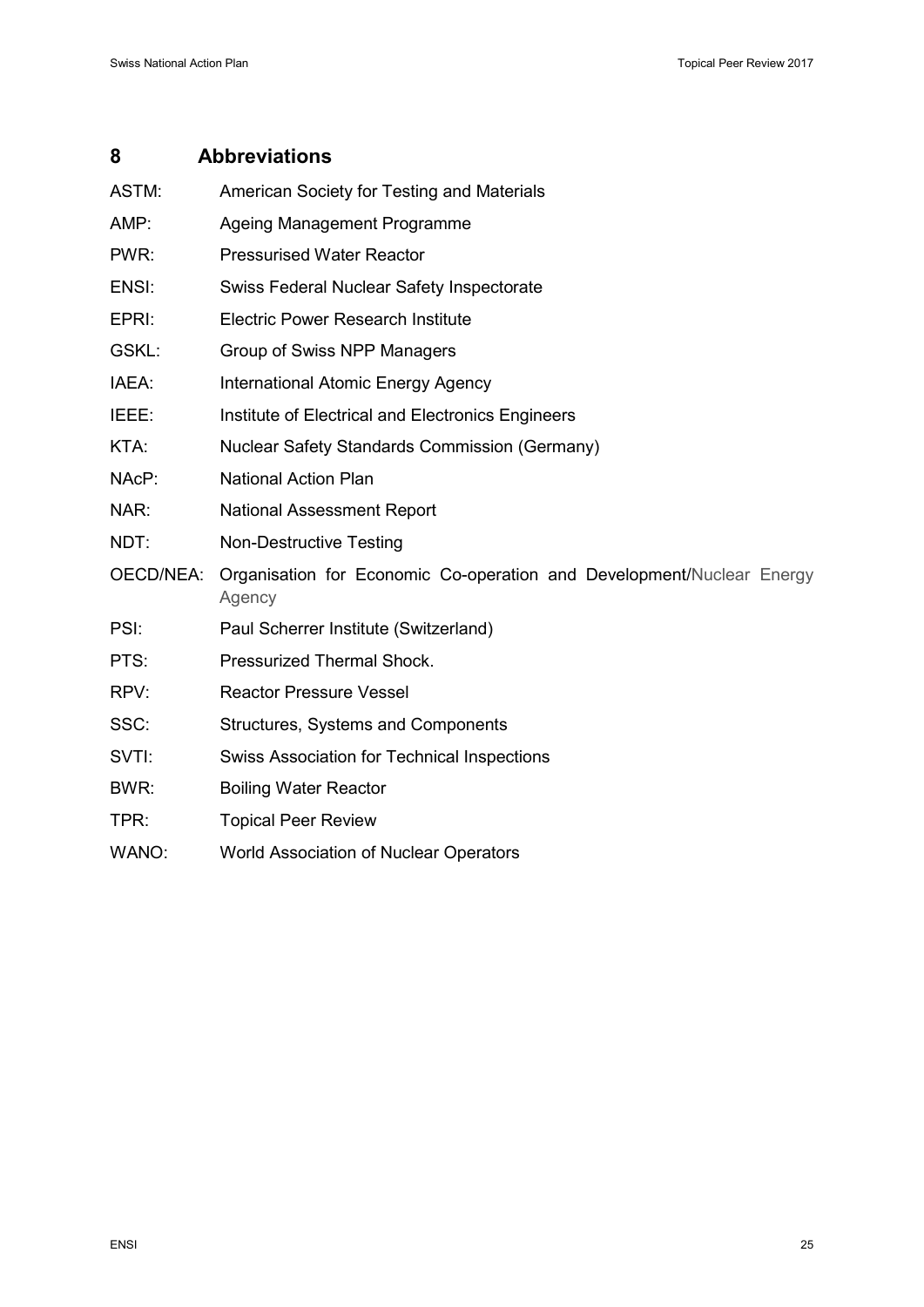#### **9 References**

- <span id="page-31-0"></span>/1/ ENSREG, Topical Peer Review 2017, Ageing Management of Nuclear Power Plants, Terms of Reference for Topical Peer Review Process, Revision 3, November 2016
- <span id="page-31-1"></span>/2/ WENRA-RHWG, Report Topical Peer Review 2017, Ageing Management, Technical Specification for the National assessment reports, 21 December 2016
- <span id="page-31-2"></span>/3/ ENSI, Topical Peer Review, Swiss National Assessment Report, Ageing Management in Nuclear Power Plants, December 2017
- <span id="page-31-3"></span>/4/ ENSREG, 1st Topical Peer Review Report "Ageing Management", October 2018
- <span id="page-31-4"></span>/5/ ENSREG, 1st Topical Peer Review "Ageing Management", Country specific findings, October 2018
- <span id="page-31-6"></span>/6/ Guideline ENSI-B01, Ageing Management, August 2011
- <span id="page-31-5"></span>/7/ Guideline ENSI-B02, Periodic Reporting of Nuclear Installations, Revision 5, June 2015
- <span id="page-31-8"></span>/8/ IAEA Safety Guide NS-G-2.12, Ageing Management for Nuclear Power Plants, 2009
- <span id="page-31-9"></span>/9/ IAEA Safety Guide SSG-48, Ageing Management and Development of a Programme for Long Term Operation of Nuclear Power Plants, November 2018
- <span id="page-31-12"></span>/10/ NUREG/CR-6909, ANL-06/08, Effect of LWR Coolant Environments on the Fatigue Life of Reactor Materials, 2007
- <span id="page-31-10"></span>/11/ GSKL DA0909/AN060567, Guide for the development of fact sheets for ageing management of mechanical engineering components, Revision 5, June 2014
- <span id="page-31-7"></span>/12/ GSKL DA1101/AN1200215, Guide for civil engineering fact sheets, Revision 6, December 2015
- <span id="page-31-11"></span>/13/ IAEA Safety Report SRS No. 82, Ageing Management for Nuclear Power Plants: International Generic Ageing Lessons Learned (IGALL), April 2015
- <span id="page-31-13"></span>/14/ NUREG/CR-6909, Rev. 1, Effect of LWR Coolant Environments on the Fatigue Life of Reactor Materials, 2018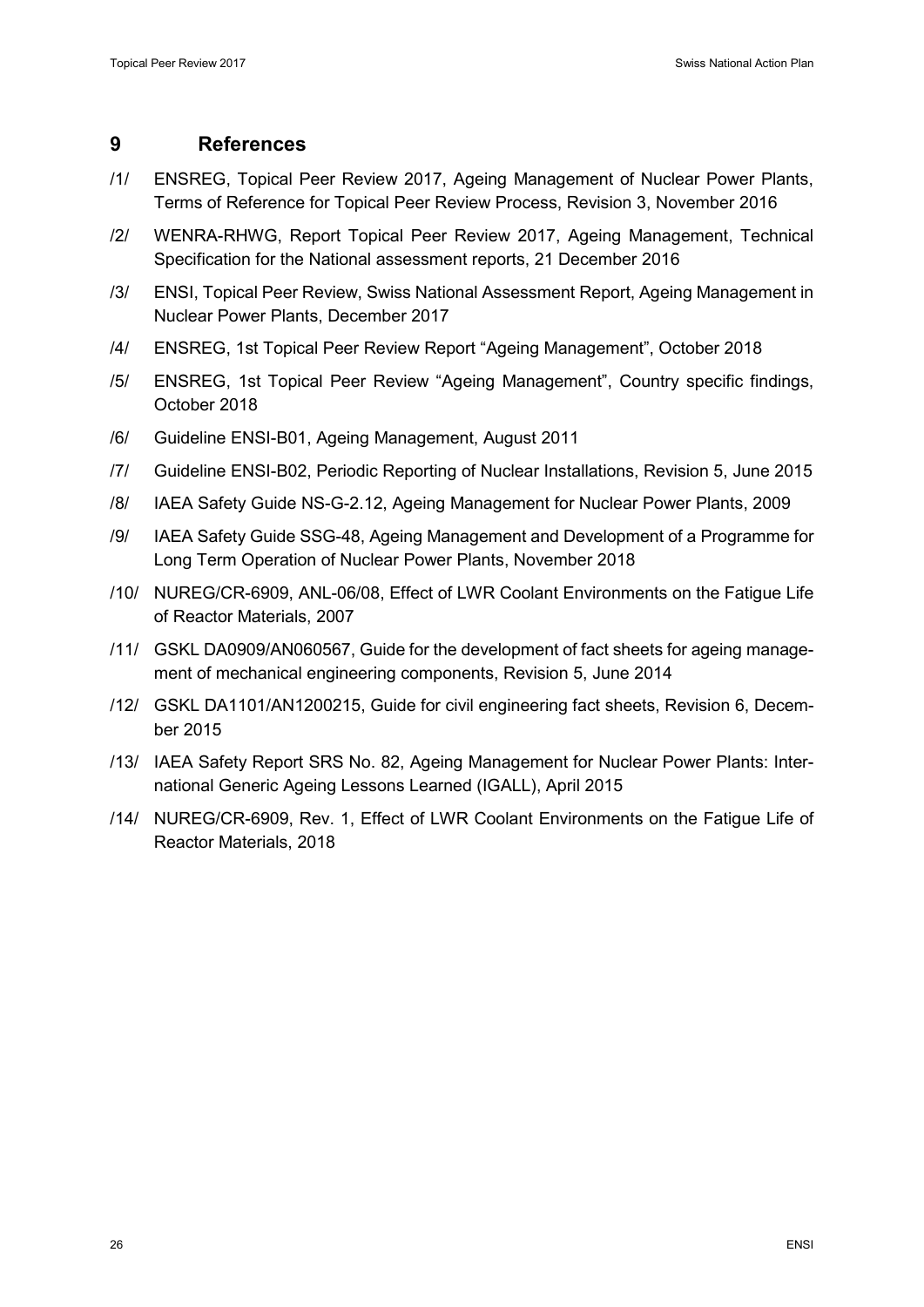#### ENSI 27